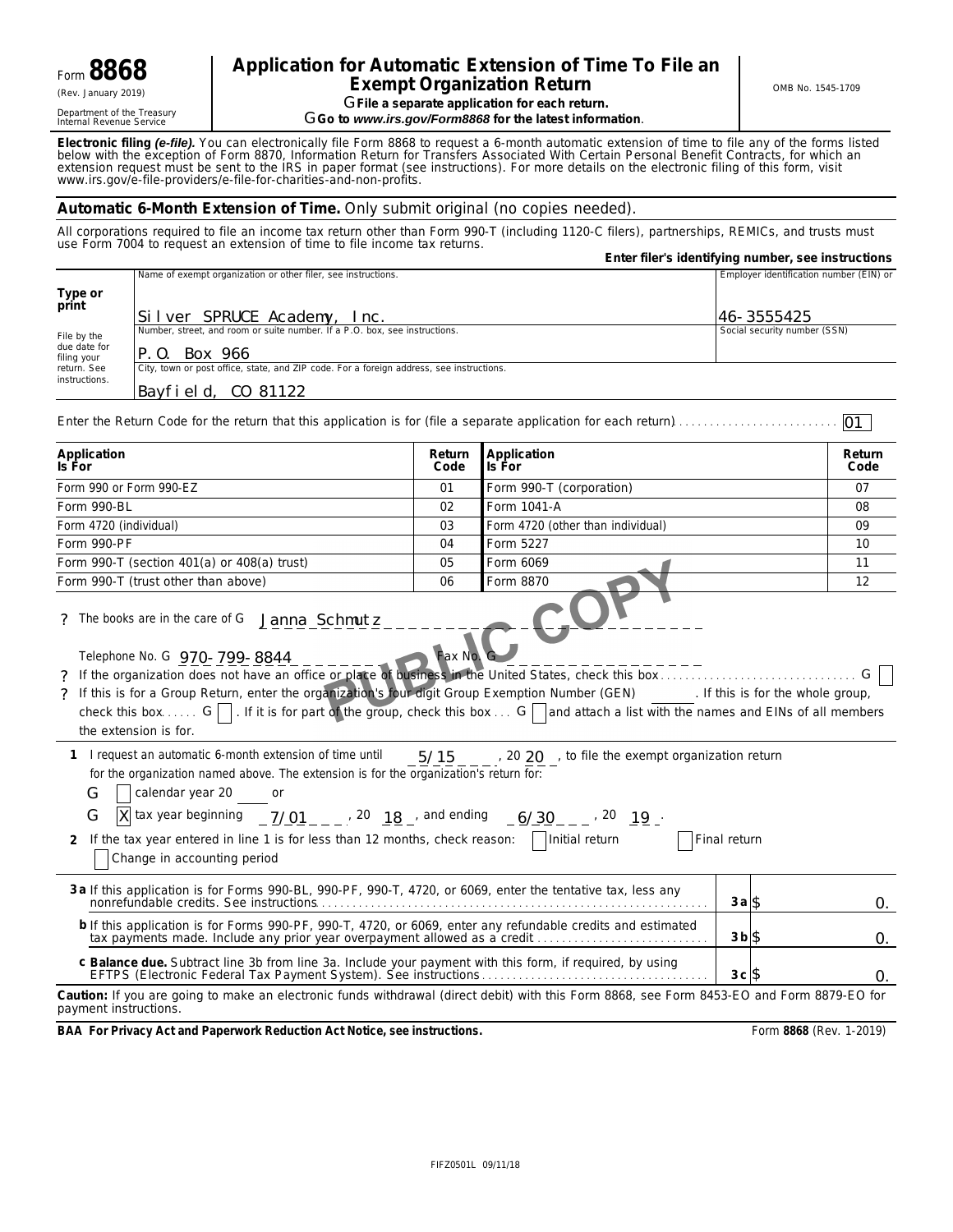| <b>Short Form</b>                                                                                                                    |                |                                      |                                                                                                                                                                               |        |                    |                                                                                      |  |  |  |
|--------------------------------------------------------------------------------------------------------------------------------------|----------------|--------------------------------------|-------------------------------------------------------------------------------------------------------------------------------------------------------------------------------|--------|--------------------|--------------------------------------------------------------------------------------|--|--|--|
|                                                                                                                                      |                | Form $990-EZ$                        | <b>Return of Organization Exempt From Income Tax</b><br>Under section 501(c), 527, or 4947(a)(1) of the Internal Revenue Code                                                 |        |                    |                                                                                      |  |  |  |
|                                                                                                                                      |                |                                      | (except private foundations)                                                                                                                                                  |        |                    | 2018                                                                                 |  |  |  |
|                                                                                                                                      |                |                                      | G Do not enter social security numbers on this form as it may be made public.                                                                                                 |        |                    | Open to Public                                                                       |  |  |  |
| Department of the Treasury<br>Internal Revenue Service<br>G Go to www.irs.gov/Form990EZ for instructions and the latest information. |                |                                      |                                                                                                                                                                               |        |                    |                                                                                      |  |  |  |
| А                                                                                                                                    |                |                                      | For the 2018 calendar year, or tax year beginning<br>, 2018, and ending<br>7/01                                                                                               | 6/30   |                    | , 2019                                                                               |  |  |  |
| в                                                                                                                                    |                | C<br>Check if applicable:            |                                                                                                                                                                               | D      |                    | Employer identification number                                                       |  |  |  |
|                                                                                                                                      |                | Address change                       | Silver SPRUCE Academy, Inc.                                                                                                                                                   |        |                    | 46-3555425                                                                           |  |  |  |
|                                                                                                                                      | Initial return | Name change                          | P.O. Box 966                                                                                                                                                                  |        | E Telephone number |                                                                                      |  |  |  |
|                                                                                                                                      |                | Final return/terminated              | Bayfield, CO 81122                                                                                                                                                            |        |                    | 970-759-3415                                                                         |  |  |  |
|                                                                                                                                      |                | Amended return                       |                                                                                                                                                                               |        | F Group Exemption  |                                                                                      |  |  |  |
|                                                                                                                                      |                | Application pending                  |                                                                                                                                                                               |        | Number             | G                                                                                    |  |  |  |
| G                                                                                                                                    |                | <b>Accounting Method:</b>            | X Cash<br>Accrual Other (specify) G<br>Website: G www. sill verspruceacademy. org                                                                                             |        |                    | H Check G $\overline{X}$ if the organization is not<br>required to attach Schedule B |  |  |  |
| J                                                                                                                                    |                | Tax-exempt status (check only one) ' | $\overline{X}$ 501(c)(3)<br>$)$ H(insert no.)<br>$4947(a)(1)$ or<br>527<br>$501(c)$ (                                                                                         |        |                    | (Form 990, 990-EZ, or 990-PF).                                                       |  |  |  |
| К                                                                                                                                    |                | Form of organization:                | X<br>Corporation<br>Association<br>Trust<br>Other                                                                                                                             |        |                    |                                                                                      |  |  |  |
| L.                                                                                                                                   |                |                                      | Add lines 5b, 6c, and 7b to line 9 to determine gross receipts. If gross receipts are \$200,000 or more, or if total                                                          |        |                    |                                                                                      |  |  |  |
|                                                                                                                                      |                |                                      | assets (Part II, column (B)) are \$500,000 or more, file Form 990 instead of Form 990-EZ                                                                                      |        |                    | 142, 904.                                                                            |  |  |  |
|                                                                                                                                      | Part I         |                                      | Revenue, Expenses, and Changes in Net Assets or Fund Balances (see the instructions for Part I)                                                                               |        |                    |                                                                                      |  |  |  |
|                                                                                                                                      |                |                                      |                                                                                                                                                                               |        | $\mathbf{1}$       | X                                                                                    |  |  |  |
|                                                                                                                                      | 1<br>2         |                                      |                                                                                                                                                                               |        | $\overline{2}$     | 16, 146.                                                                             |  |  |  |
|                                                                                                                                      | 3              |                                      |                                                                                                                                                                               |        | 3                  | 126, 587.                                                                            |  |  |  |
|                                                                                                                                      | 4              |                                      |                                                                                                                                                                               |        | 4                  | 171.                                                                                 |  |  |  |
|                                                                                                                                      |                |                                      | 5a Gross amount from sale of assets other than inventory<br>a                                                                                                                 |        |                    |                                                                                      |  |  |  |
|                                                                                                                                      |                |                                      | 5 <sub>b</sub>                                                                                                                                                                | 3,788. |                    |                                                                                      |  |  |  |
|                                                                                                                                      |                |                                      | See Schedul e 0<br>c Gain or (loss) from sale of assets other than inventory (Subtract line 5b from line 5a)                                                                  |        | 5c                 | $-3,788.$                                                                            |  |  |  |
|                                                                                                                                      | 6              |                                      | Gaming and fundraising events:                                                                                                                                                |        |                    |                                                                                      |  |  |  |
|                                                                                                                                      |                |                                      | a Gross income from gaming (attach Schedule G if greater than \$15,000).<br>$6\bar{a}$<br><b>b</b> Gross income from fundraising events (not including \$<br>of contributions |        |                    |                                                                                      |  |  |  |
| Revenue                                                                                                                              |                |                                      | from fundraising events reported on line 1) (attach Schedule G if the sum                                                                                                     |        |                    |                                                                                      |  |  |  |
|                                                                                                                                      |                |                                      | of such gross income and contributions exceeds \$15,000).<br>6 <sub>b</sub>                                                                                                   |        |                    |                                                                                      |  |  |  |
|                                                                                                                                      |                |                                      | c Less: direct expenses from gaming and fundraising events<br>6 c                                                                                                             |        |                    |                                                                                      |  |  |  |
|                                                                                                                                      |                |                                      | d Net income or (loss) from gaming and fundraising events (add lines 6a and                                                                                                   |        | 6 d                |                                                                                      |  |  |  |
|                                                                                                                                      |                |                                      |                                                                                                                                                                               |        |                    |                                                                                      |  |  |  |
|                                                                                                                                      |                |                                      | 7 b                                                                                                                                                                           |        |                    |                                                                                      |  |  |  |
|                                                                                                                                      | 8              |                                      | c Gross profit or (loss) from sales of inventory (Subtract line 7b from line 7a).                                                                                             |        | 7 c<br>8           |                                                                                      |  |  |  |
|                                                                                                                                      | 9              |                                      |                                                                                                                                                                               |        | 9                  | 139, 116.                                                                            |  |  |  |
|                                                                                                                                      | 10             |                                      |                                                                                                                                                                               |        | 10                 |                                                                                      |  |  |  |
|                                                                                                                                      | 11             |                                      |                                                                                                                                                                               |        | 11                 |                                                                                      |  |  |  |
|                                                                                                                                      | 12             |                                      |                                                                                                                                                                               |        | 12                 | 102, 321.                                                                            |  |  |  |
| Expenses                                                                                                                             | 13             |                                      |                                                                                                                                                                               |        | 13                 | 4, 791.                                                                              |  |  |  |
|                                                                                                                                      | 14             |                                      |                                                                                                                                                                               |        | 14                 | 13,094.                                                                              |  |  |  |
|                                                                                                                                      | 15             |                                      |                                                                                                                                                                               |        | 15<br>16           | 947.                                                                                 |  |  |  |
|                                                                                                                                      | 16<br>17       |                                      |                                                                                                                                                                               |        | 17                 | 33, 746.<br>154, 899.                                                                |  |  |  |
|                                                                                                                                      | 18             |                                      |                                                                                                                                                                               |        | 18                 | $-15, 783.$                                                                          |  |  |  |
| Net Assets                                                                                                                           | 19             |                                      | Net assets or fund balances at beginning of year (from line 27, column (A)) (must agree with end-of-year                                                                      |        |                    |                                                                                      |  |  |  |
|                                                                                                                                      |                |                                      | figure reported on prior year's return).                                                                                                                                      |        | 19                 | 86, 882.                                                                             |  |  |  |
|                                                                                                                                      | 20             |                                      |                                                                                                                                                                               |        | 20                 |                                                                                      |  |  |  |
|                                                                                                                                      | 21             |                                      |                                                                                                                                                                               |        | 21                 | 71,099.                                                                              |  |  |  |

**BAA For Paperwork Reduction Act Notice, see the separate instructions. Form 990-EZ (2018)** Form 990-EZ (2018)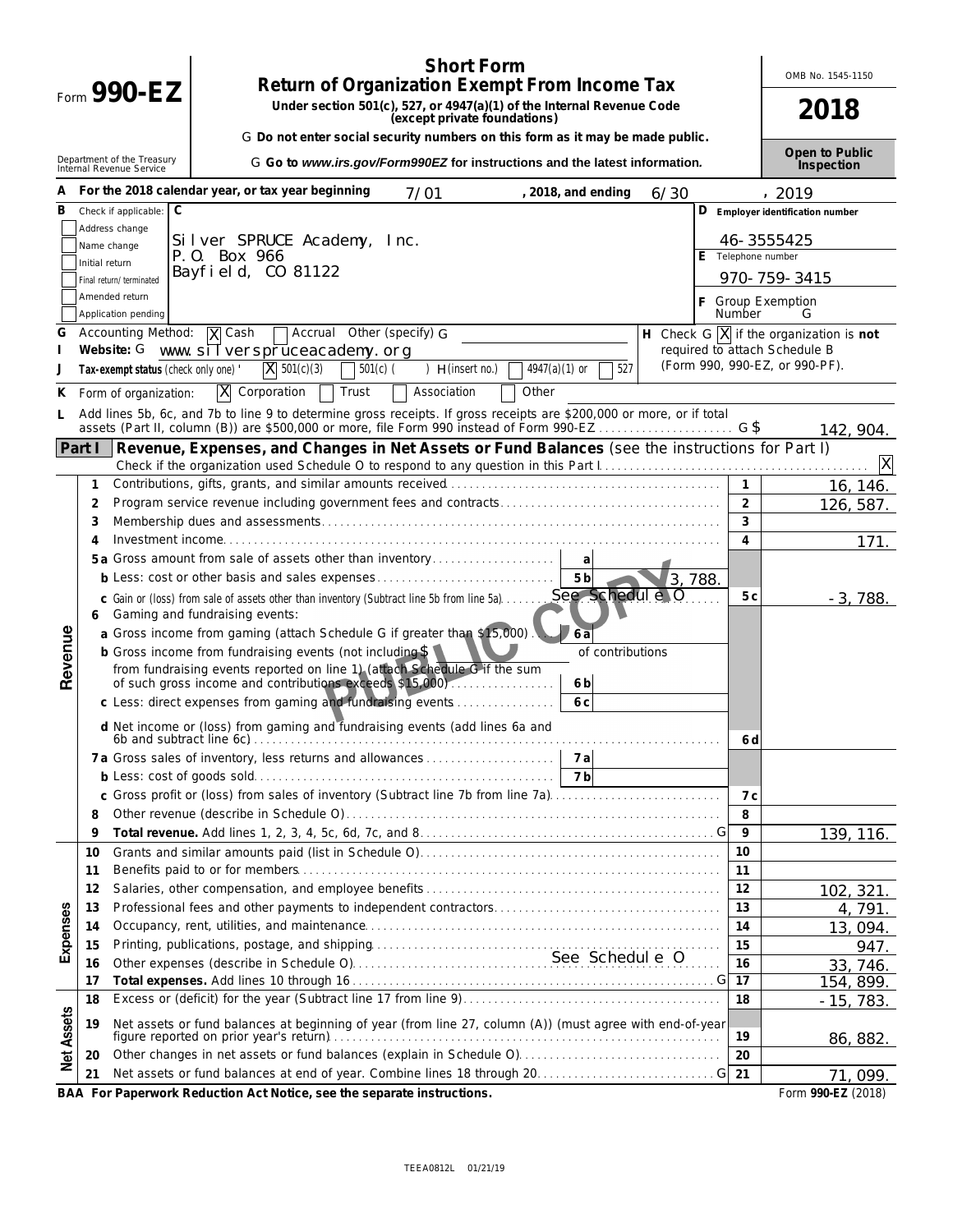|          | Form 990-EZ (2018) Silver SPRUCE Academy, Inc.                                                                                                                                                                                        |                                                                                    |                                                                                  |                                                          |               | 46-3555425<br>Page 2                                 |
|----------|---------------------------------------------------------------------------------------------------------------------------------------------------------------------------------------------------------------------------------------|------------------------------------------------------------------------------------|----------------------------------------------------------------------------------|----------------------------------------------------------|---------------|------------------------------------------------------|
|          | <b>Part II Balance Sheets</b> (see the instructions for Part II)                                                                                                                                                                      |                                                                                    |                                                                                  |                                                          |               |                                                      |
|          |                                                                                                                                                                                                                                       |                                                                                    |                                                                                  | (A) Beginning of year                                    |               | (B) End of year                                      |
| 22       |                                                                                                                                                                                                                                       |                                                                                    |                                                                                  | 70,005.                                                  | 22            | 53, 217.                                             |
| 23       | Land and buildings<br>Other assets (describe in Schedule O)<br>See Schedul e O                                                                                                                                                        |                                                                                    |                                                                                  | 3,788.                                                   | 23            |                                                      |
| 24<br>25 |                                                                                                                                                                                                                                       |                                                                                    |                                                                                  | 16, 555.                                                 | 24            | 17,882                                               |
| 26       | Total assets<br>Total liabilities (describe in Schedule O)<br>See Schedul e O                                                                                                                                                         |                                                                                    |                                                                                  | 90, 348<br>3, 466.                                       | 25<br>26      | 71.<br>099<br>O.                                     |
| 27       | Net assets or fund balances (line 27 of column (B) must agree with line 21)                                                                                                                                                           |                                                                                    |                                                                                  | 86, 882.                                                 | 27            | 099.<br>71.                                          |
|          | Statement of Program Service Accomplishments (see the instructions for Part III)<br>Part III                                                                                                                                          |                                                                                    |                                                                                  |                                                          |               | Expenses                                             |
|          | Check if the organization used Schedule O to respond to any question in this Part III.<br>What is the organization's primary exempt purpose? See Schedul e 0                                                                          |                                                                                    |                                                                                  | X                                                        |               | (Required for section 501                            |
|          |                                                                                                                                                                                                                                       |                                                                                    |                                                                                  |                                                          |               | $(c)(3)$ and 501 $(c)(4)$<br>organizations; optional |
|          | Describe the organization's program service accomplishments for each of its three largest program services, as<br>measured by expenses. In a clear and concise manner, describe the services provided, the number of persons<br>bene  |                                                                                    |                                                                                  |                                                          |               | for others.)                                         |
| 28       | See Schedul e 0                                                                                                                                                                                                                       | ------------------------------------                                               |                                                                                  |                                                          |               |                                                      |
|          |                                                                                                                                                                                                                                       |                                                                                    |                                                                                  |                                                          |               |                                                      |
|          |                                                                                                                                                                                                                                       |                                                                                    |                                                                                  |                                                          |               |                                                      |
| 29       | $(Grants \, \overline{\mathbb{S}})$                                                                                                                                                                                                   |                                                                                    |                                                                                  |                                                          | 28 a          | 123, 951.                                            |
|          |                                                                                                                                                                                                                                       |                                                                                    |                                                                                  |                                                          |               |                                                      |
|          |                                                                                                                                                                                                                                       |                                                                                    |                                                                                  |                                                          |               |                                                      |
|          | $\overline{Grants}$                                                                                                                                                                                                                   | $\overline{a}$ of this amount includes foreign grants, check here $\overline{a}$ . |                                                                                  |                                                          | 29a           |                                                      |
| 30       |                                                                                                                                                                                                                                       |                                                                                    |                                                                                  |                                                          |               |                                                      |
|          |                                                                                                                                                                                                                                       |                                                                                    |                                                                                  |                                                          |               |                                                      |
|          | $\sqrt{G}$ rants $\sqrt{S}$                                                                                                                                                                                                           | The This amount includes foreign grants, check here                                |                                                                                  |                                                          | 30a           |                                                      |
| 31       |                                                                                                                                                                                                                                       |                                                                                    |                                                                                  |                                                          |               |                                                      |
|          | (Grants \$                                                                                                                                                                                                                            |                                                                                    |                                                                                  |                                                          | 31a           |                                                      |
| 32       |                                                                                                                                                                                                                                       |                                                                                    |                                                                                  |                                                          | 32            | 123, 951                                             |
|          | Part IV   List of Officers, Directors, Trustees, and Key Employees (list each one even if not compensated ' see the instructions for Part IV)<br>Check if the organization used Schedule O to respond to any question in this Part IV |                                                                                    |                                                                                  |                                                          |               |                                                      |
|          |                                                                                                                                                                                                                                       |                                                                                    |                                                                                  | (d) Health benefits,                                     |               |                                                      |
|          | (a) Name and title                                                                                                                                                                                                                    | (b) Average hours per<br>week devoted to<br>position                               | (c) Reportable compensation<br>(Forms W-2/1099-MISC)<br>(if not paid, enter -0-) | contributions to employee<br>benefit plans, and deferred |               | (e) Estimated amount of<br>other compensation        |
|          |                                                                                                                                                                                                                                       |                                                                                    |                                                                                  | compensation                                             |               |                                                      |
|          | Henessey Harrmann<br>Vi ce Presi dent                                                                                                                                                                                                 |                                                                                    |                                                                                  | 0.                                                       | O.            | 0.                                                   |
|          | Jordon Whitlow                                                                                                                                                                                                                        |                                                                                    |                                                                                  |                                                          |               |                                                      |
|          | Pres/Sec                                                                                                                                                                                                                              |                                                                                    | $\Omega$                                                                         |                                                          | 0.            | O.                                                   |
|          | Natalie Howard                                                                                                                                                                                                                        |                                                                                    |                                                                                  |                                                          |               |                                                      |
|          | Executive Dir.<br>Rachel Thomas                                                                                                                                                                                                       | 40                                                                                 | 59, 036.                                                                         |                                                          | 0.            | 0.                                                   |
|          | Treasurer                                                                                                                                                                                                                             |                                                                                    |                                                                                  | 0.                                                       | $\mathsf{O}.$ | 0.                                                   |
|          | Eric Taylor                                                                                                                                                                                                                           |                                                                                    |                                                                                  |                                                          |               |                                                      |
|          | Di rector                                                                                                                                                                                                                             |                                                                                    |                                                                                  | 0.                                                       | 0.            | 0.                                                   |
|          | Jamie Taylor                                                                                                                                                                                                                          |                                                                                    |                                                                                  |                                                          |               |                                                      |
|          | Treasurer<br>Judson Crossland                                                                                                                                                                                                         |                                                                                    |                                                                                  | 0.                                                       | 0.            | 0.                                                   |
|          | Di rector                                                                                                                                                                                                                             | 1                                                                                  |                                                                                  | 0.                                                       | 0.            | 0.                                                   |
|          | Deni se Haga                                                                                                                                                                                                                          |                                                                                    |                                                                                  |                                                          |               |                                                      |
|          | Secretary                                                                                                                                                                                                                             |                                                                                    |                                                                                  | 0.                                                       | 0.            | 0.                                                   |
|          |                                                                                                                                                                                                                                       |                                                                                    |                                                                                  |                                                          |               |                                                      |
|          |                                                                                                                                                                                                                                       |                                                                                    |                                                                                  |                                                          |               |                                                      |
|          |                                                                                                                                                                                                                                       |                                                                                    |                                                                                  |                                                          |               |                                                      |
|          |                                                                                                                                                                                                                                       |                                                                                    |                                                                                  |                                                          |               |                                                      |
|          |                                                                                                                                                                                                                                       |                                                                                    |                                                                                  |                                                          |               |                                                      |
|          |                                                                                                                                                                                                                                       |                                                                                    |                                                                                  |                                                          |               |                                                      |
|          |                                                                                                                                                                                                                                       |                                                                                    |                                                                                  |                                                          |               |                                                      |
|          |                                                                                                                                                                                                                                       |                                                                                    |                                                                                  |                                                          |               |                                                      |
|          |                                                                                                                                                                                                                                       |                                                                                    |                                                                                  |                                                          |               |                                                      |
|          |                                                                                                                                                                                                                                       | TEEA0812L 01/21/19                                                                 |                                                                                  |                                                          |               | Form 990-EZ (2018)                                   |
| BAA      |                                                                                                                                                                                                                                       |                                                                                    |                                                                                  |                                                          |               |                                                      |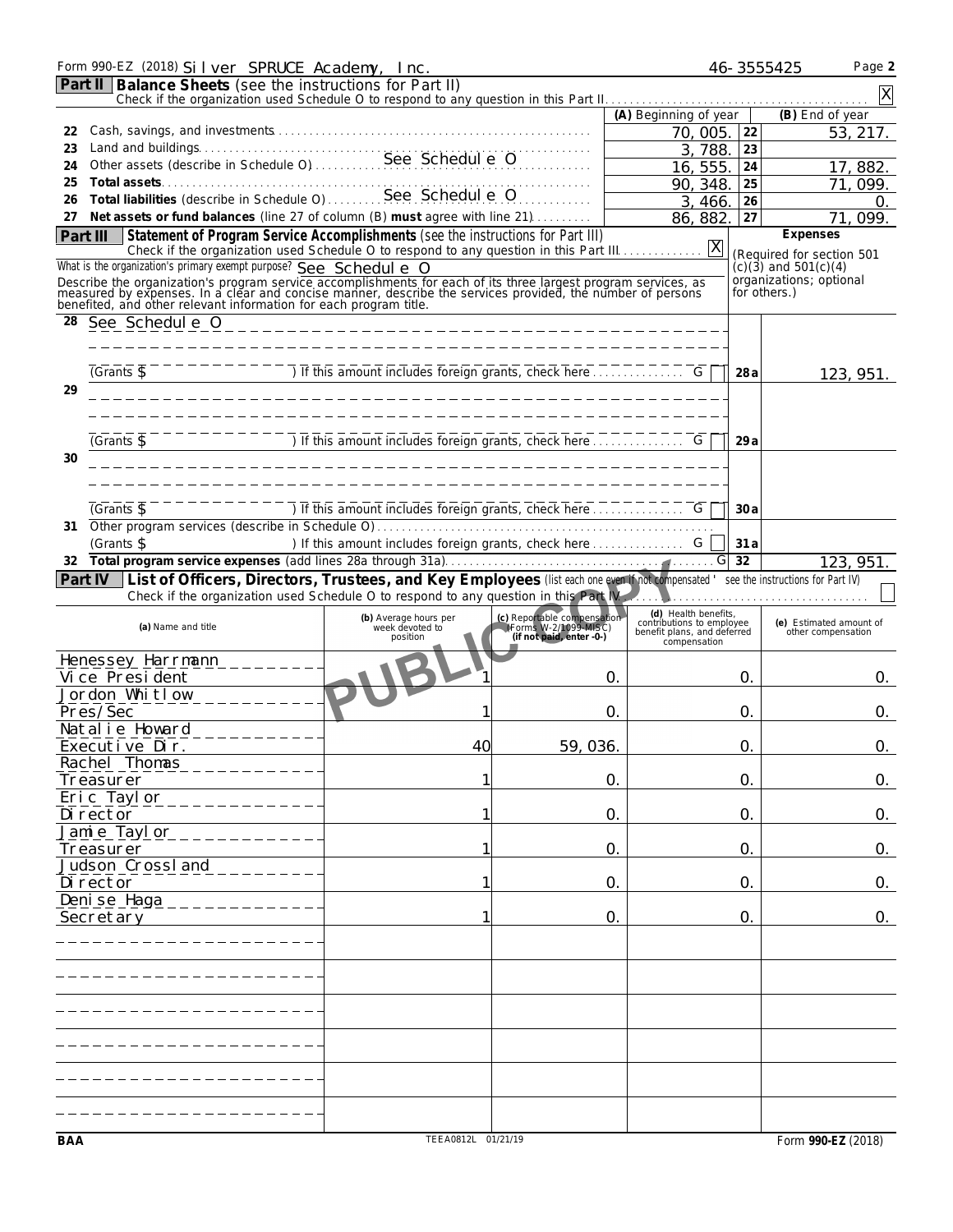|        | Form 990-EZ (2018) Silver SPRUCE Academy, Inc.<br>46-3555425                                                                                                                                                                                  |                 |            | Page 3  |
|--------|-----------------------------------------------------------------------------------------------------------------------------------------------------------------------------------------------------------------------------------------------|-----------------|------------|---------|
| Part V | Other Information (Note the Schedule A and personal benefit contract statement requirements in See Schedul e 0<br>the instructions for Part V.) Check if the organization used Schedule O to respond to any question in this Part V           |                 |            |         |
|        | 33 Did the organization engage in any significant activity not previously reported to the IRS?                                                                                                                                                |                 | Yes        | No      |
|        | Were any significant changes made to the organizing or governing documents? If 'Yes,' attach a conformed copy of the amended documents if they reflect                                                                                        | 33              |            | $\sf X$ |
| 34     | a change to the organization's name. Otherwise, explain the change on Schedule O. See instructions.                                                                                                                                           | 34              |            | Χ       |
|        | 35 a Did the organization have unrelated business gross income of \$1,000 or more during the year from business activities                                                                                                                    | 35a             |            | X       |
|        | b If 'Yes' to line 35a, has the organization filed a Form 990-T for the year? If 'No,' provide an explanation in Schedule O.                                                                                                                  | 35 <sub>b</sub> |            |         |
|        | c Was the organization a section $501(c)(4)$ , $501(c)(5)$ , or $501(c)(6)$ organization subject to section 6033(e) notice,                                                                                                                   | 35c             |            | X       |
|        | 36 Did the organization undergo a liquidation, dissolution, termination, or significant                                                                                                                                                       | 36              |            | X       |
|        | 37 a Enter amount of political expenditures, direct or indirect, as described in the instructions. G 37 a<br>$\mathcal{O}$ .                                                                                                                  |                 |            |         |
|        |                                                                                                                                                                                                                                               | 37 b            |            | Χ       |
|        | 38 a Did the organization borrow from, or make any loans to, any officer, director, trustee, or key employee or were<br>any such loans made in a prior year and still outstanding at the end of the tax year covered by this return?          | 38a             |            | X       |
|        | b If 'Yes,' complete Schedule L, Part II and enter the total<br>38 <sub>b</sub><br>N/A                                                                                                                                                        |                 |            |         |
|        | 39 Section 501(c)(7) organizations. Enter:                                                                                                                                                                                                    |                 |            |         |
|        | 39a<br>N/A                                                                                                                                                                                                                                    |                 |            |         |
|        | <b>b</b> Gross receipts, included on line 9, for public use of club facilities<br>39 <sub>b</sub><br>N/A                                                                                                                                      |                 |            |         |
|        | 40 a Section $501(c)(3)$ organizations. Enter amount of tax imposed on the organization during the year under:                                                                                                                                |                 |            |         |
|        | section 4911 G<br>$\Omega$ : section 4912 G<br>$0.$ ; section 4955 G<br>0.<br>b Section 501(c)(3), 501(c)(4), and 501(c)(29) organizations. Did the organization engage in any section 4958 excess                                            |                 |            |         |
|        | benefit transaction during the year, or did it engage in an excess benefit transaction in a prior year that has not been                                                                                                                      | 40 b            |            | X       |
|        | c Section 501(c)(3), 501(c)(4), and 501(c)(29) organizations. Enter amount of tax imposed on organization managers or disqualified persons during the year under sections 4912, 4955, and 4958 G                                              |                 |            |         |
|        | 0.<br>d Section 501(c)(3), 501(c)(4), and 501(c)(29) organizations. Enter amount of tax on line 40c reimbursed<br>$\mathsf{O}$                                                                                                                |                 |            |         |
|        | e All organizations. At any time during the tax year, was the organization a party to a prohibited tax                                                                                                                                        |                 |            | X       |
| 41     | shelter transaction? If 'Yes,' complete Form 8886-T.<br>List the states with which a copy of this return is filed G None                                                                                                                      | 40 e            |            |         |
|        |                                                                                                                                                                                                                                               |                 |            |         |
|        |                                                                                                                                                                                                                                               |                 |            |         |
|        | 42 a The organization's                                                                                                                                                                                                                       |                 |            |         |
|        | books are in care of G<br>Janna Schmutz<br>Telephone no. G 970-799-8844                                                                                                                                                                       |                 |            |         |
|        | Located at G 115 Ute $\overline{5t}$   $\overline{g}$ macio CO<br>$ZIP + 4G$ 81137                                                                                                                                                            |                 |            |         |
|        | b At any time during the calendar year, did the organization have an interest in or a signature or other authority over a<br>financial account in a foreign country (such as a bank account, securities account, or other financial account)? | 42 b            | Yes        | No<br>X |
|        | If 'Yes,' enter the name of the foreign country G                                                                                                                                                                                             |                 |            |         |
|        |                                                                                                                                                                                                                                               |                 |            |         |
|        |                                                                                                                                                                                                                                               |                 |            |         |
|        | See the instructions for exceptions and filing requirements for FinCEN Form 114, Report of Foreign Bank and Financial Accounts (FBAR).                                                                                                        |                 |            |         |
|        | c At any time during the calendar year, did the organization maintain an office outside the United States?                                                                                                                                    | 42 <sub>c</sub> |            | X       |
|        | If 'Yes,' enter the name of the foreign country G                                                                                                                                                                                             |                 |            |         |
|        |                                                                                                                                                                                                                                               |                 |            |         |
|        |                                                                                                                                                                                                                                               |                 |            |         |
|        |                                                                                                                                                                                                                                               |                 |            | N/A     |
|        |                                                                                                                                                                                                                                               |                 |            | N/A     |
|        |                                                                                                                                                                                                                                               |                 | <b>Yes</b> | No      |
|        | 44 a Did the organization maintain any donor advised funds during the year? If 'Yes,' Form 990 must be completed instead                                                                                                                      |                 |            |         |
|        |                                                                                                                                                                                                                                               | 44 a            |            | X       |
|        | b Did the organization operate one or more hospital facilities during the year? If 'Yes,' Form 990 must be completed                                                                                                                          | 44 b            |            | X       |
|        | c Did the organization receive any payments for indoor tanning services during the year?                                                                                                                                                      | 44 c            |            | Χ       |
|        | d If 'Yes' to line 44c, has the organization filed a Form 720 to report these payments?                                                                                                                                                       | 44 d            |            |         |

**45 a** Did the organization have a controlled entity within the meaning of section 512(b)(13)?. . . . . . . . . . . . . . . . . . . . . . . . . . . . . . . **45 a** b Did the organization receive any payment from or engage in any transaction with a controlled entity within the meaning of section 512(b)(13)? If 'Yes,'<br>Form 990 and Schedule R may need to be completed instead of Form 990 TEEA0812L 01/21/19 Form **990-EZ** (2018)

X

X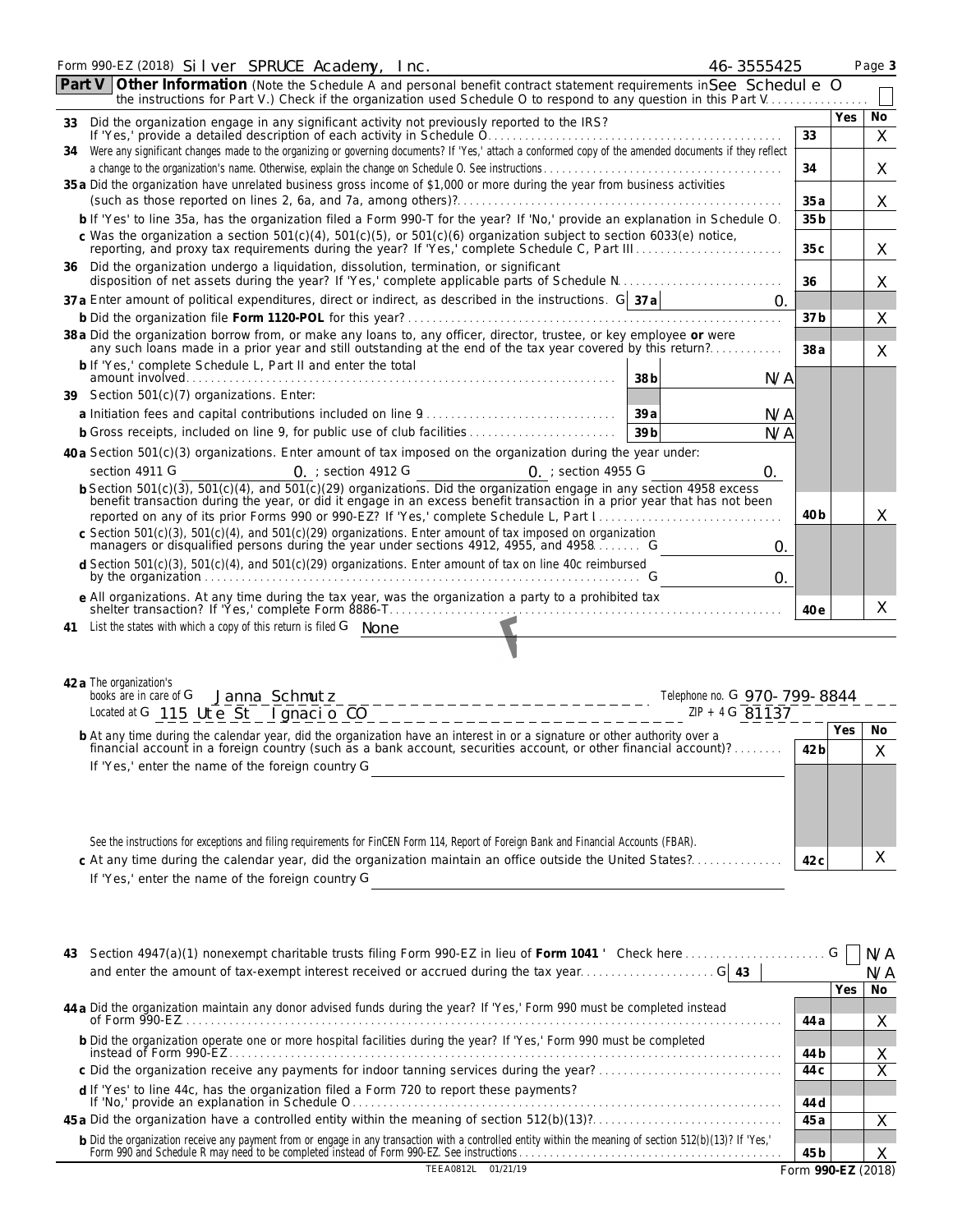|                              | Form 990-EZ (2018) Silver SPRUCE Academy, Inc.                                                                                                                                                                                                                                                                                                                                                                                                                                                           |                                                      |                                                      | 46-3555425                                                                                       |                                               |          | Page 4        |
|------------------------------|----------------------------------------------------------------------------------------------------------------------------------------------------------------------------------------------------------------------------------------------------------------------------------------------------------------------------------------------------------------------------------------------------------------------------------------------------------------------------------------------------------|------------------------------------------------------|------------------------------------------------------|--------------------------------------------------------------------------------------------------|-----------------------------------------------|----------|---------------|
| 46                           | Did the organization engage, directly or indirectly, in political campaign activities on behalf of or in opposition to                                                                                                                                                                                                                                                                                                                                                                                   |                                                      |                                                      |                                                                                                  | 46                                            | Yes      | No<br>X       |
| <b>Part VI</b>               | Section 501(c)(3) Organizations Only<br>All section 501(c)(3) organizations must answer questions 47-49b and 52, and complete the tables<br>for lines 50 and 51.                                                                                                                                                                                                                                                                                                                                         |                                                      |                                                      |                                                                                                  |                                               |          |               |
| 47<br>48<br>50               | Did the organization engage in lobbying activities or have a section 501(h) election in effect during the tax year? If 'Yes,'<br>Is the organization a school as described in section $170(b)(1)(A)(ii)$ ? If 'Yes,' complete Schedule E.<br>Complete this table for the organization's five highest compensated employees (other than officers, directors, trustees, and key<br>employees) who each received more than \$100,000 of compensation from the organization. If there is none, enter 'None.' |                                                      |                                                      |                                                                                                  | 47<br>48<br>49 a<br>49 <sub>b</sub>           | Yes<br>X | No<br>X.<br>X |
|                              | (a) Name and title of each employee                                                                                                                                                                                                                                                                                                                                                                                                                                                                      | (b) Average hours<br>per week devoted<br>to position | (c) Reportable compensation<br>(Forms W-2/1099-MISC) | (d) Health benefits,<br>contributions to employee<br>benefit plans, and deferred<br>compensation | (e) Estimated amount of<br>other compensation |          |               |
| None                         | --------------------                                                                                                                                                                                                                                                                                                                                                                                                                                                                                     |                                                      |                                                      |                                                                                                  |                                               |          |               |
|                              | -------------------<br>-----------------                                                                                                                                                                                                                                                                                                                                                                                                                                                                 |                                                      |                                                      |                                                                                                  |                                               |          |               |
|                              | __________________                                                                                                                                                                                                                                                                                                                                                                                                                                                                                       |                                                      |                                                      |                                                                                                  |                                               |          |               |
| 51                           | _ _ _ _ _ _ _ _ _ _ _ _ _ _ _ _ _ _<br>f Total number of other employees paid over \$100,000 G<br>Complete this table for the organization's five highest compensated independent contractors who each received more than \$100,000 of compensation from the organization. If there is none, enter 'None.'                                                                                                                                                                                               |                                                      |                                                      |                                                                                                  |                                               |          |               |
| None                         | (a) Name and business address of each independent contractor<br>_ _ _ _ _ _ _ _ _ _ _ _ _ _                                                                                                                                                                                                                                                                                                                                                                                                              |                                                      |                                                      | (b) Type of service                                                                              | (c) Compensation                              |          |               |
|                              |                                                                                                                                                                                                                                                                                                                                                                                                                                                                                                          |                                                      |                                                      |                                                                                                  |                                               |          |               |
| 52                           | Did the organization complete Schedule A? Note: All section 501(c)(3) organizations must attach a                                                                                                                                                                                                                                                                                                                                                                                                        |                                                      |                                                      | G                                                                                                | $G$ $ X $ $Yes$                               |          | <b>No</b>     |
|                              | Under penalties of perjury, I declare that I have examined this return, including accompanying schedules and statements, and to the best of my knowledge and belief, it is true, correct, and complete. Declaration of prepare                                                                                                                                                                                                                                                                           |                                                      |                                                      |                                                                                                  |                                               |          |               |
| Sign<br>Here                 | A<br>Signature of officer<br>Natalie Howard<br>Type or print name and title                                                                                                                                                                                                                                                                                                                                                                                                                              |                                                      |                                                      | Date<br>Executive Dir.                                                                           |                                               |          |               |
| Paid<br>Preparer<br>Use Only | Print/Type preparer's name<br>Laura E.<br>Hokanson<br>Laura E.<br>Firm's name $\bigcap$<br>Firm's address G 60 W Grimes Creek Dr.<br>CO 81122<br>Bayfield,                                                                                                                                                                                                                                                                                                                                               | Preparer's signature<br>Hokanson, CPA,<br>CGMA,      | Date<br><b>MSc</b>                                   | Check $X$ <sub>if</sub><br>self-employed<br>G<br>Firm's EIN<br>(970<br>Phone no.                 | PTIN<br>P01241866<br>47-4564810<br>426-2256   |          |               |
|                              | May the IRS discuss this return with the preparer shown above? See instructions                                                                                                                                                                                                                                                                                                                                                                                                                          |                                                      |                                                      |                                                                                                  | G X Yes<br>Form 990-EZ (2018)                 |          | No            |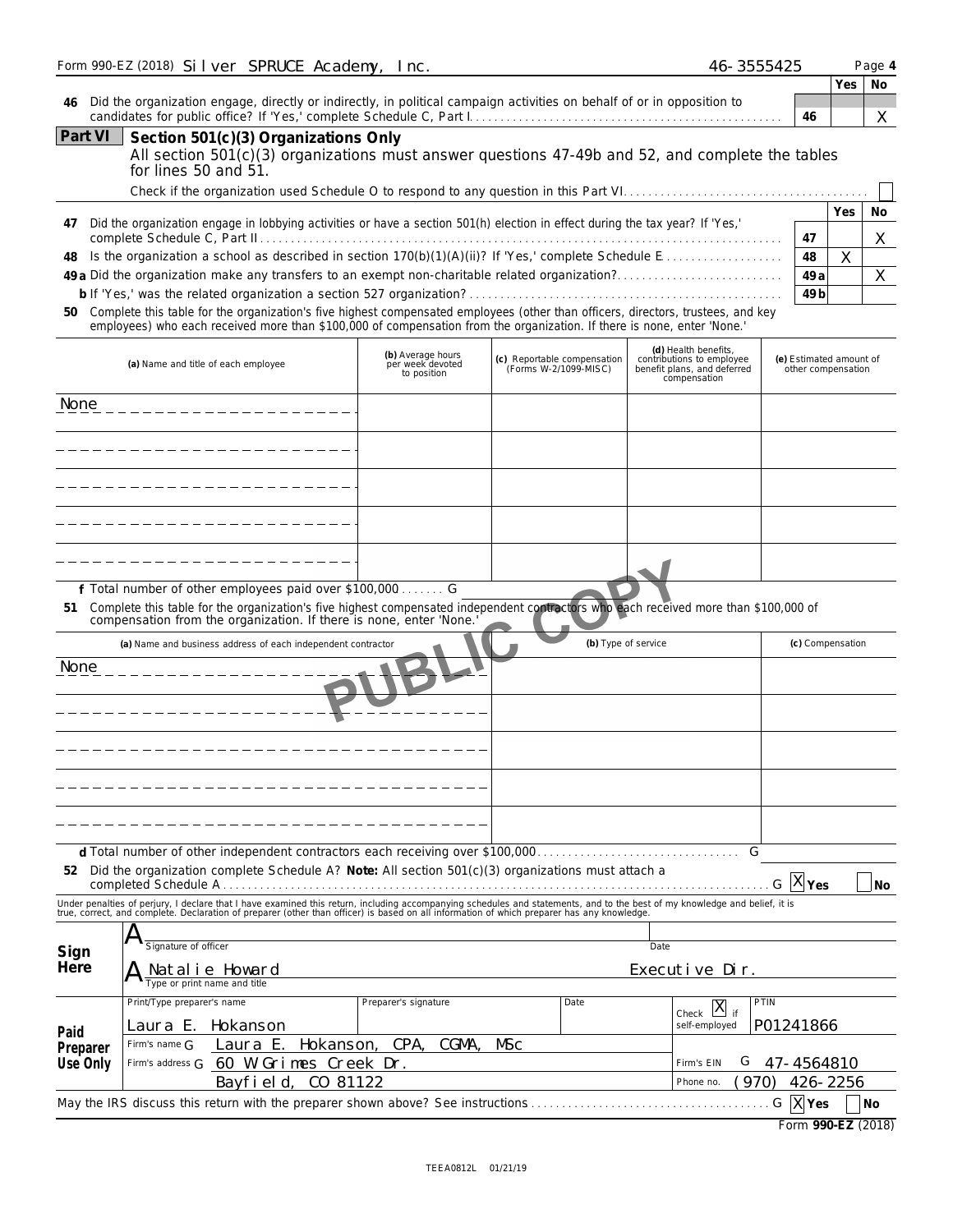| <b>SCHEDULE A</b>    |
|----------------------|
| (Form 000 or 000.F7) |

# CHEDULE A **Public Charity Status and Public Support Resonance the Support** Charity Status and Public Support<br>
Form 990 or 990-EZ) Complete if the organization is a section 501(c)(3) organization or a section

**COMPONTE A**<br>
(Form 990 or 990-EZ) Complete if the organization is a section 501(c)(3) organization or a section<br>
4947(a)(1) nonexempt charitable trust. G Attach to Form 990 or Form 990-EZ. **Depicts on the State of Public** Open to Public

|  |  | Go to www.irs.gov/Form990 for instructions and the latest informatio |  |  |  |  |
|--|--|----------------------------------------------------------------------|--|--|--|--|
|  |  |                                                                      |  |  |  |  |
|  |  |                                                                      |  |  |  |  |

|          | Department of the Treasury<br>Internal Revenue Service |                                          |                                                            | G Go to www.irs.gov/Form990 for instructions and the latest information.                                                                                                                                                                                                                                                                                                                                                                                                                                                    |     |                                                                      |                                | Inspection                                                                                                                                                                                                                     |
|----------|--------------------------------------------------------|------------------------------------------|------------------------------------------------------------|-----------------------------------------------------------------------------------------------------------------------------------------------------------------------------------------------------------------------------------------------------------------------------------------------------------------------------------------------------------------------------------------------------------------------------------------------------------------------------------------------------------------------------|-----|----------------------------------------------------------------------|--------------------------------|--------------------------------------------------------------------------------------------------------------------------------------------------------------------------------------------------------------------------------|
|          | Name of the organization                               |                                          |                                                            |                                                                                                                                                                                                                                                                                                                                                                                                                                                                                                                             |     |                                                                      | Employer identification number |                                                                                                                                                                                                                                |
|          | Silver SPRUCE Academy, Inc.                            |                                          |                                                            |                                                                                                                                                                                                                                                                                                                                                                                                                                                                                                                             |     |                                                                      | 46-3555425                     |                                                                                                                                                                                                                                |
|          |                                                        |                                          |                                                            | Part   Reason for Public Charity Status (All organizations must complete this part.) See instructions.                                                                                                                                                                                                                                                                                                                                                                                                                      |     |                                                                      |                                |                                                                                                                                                                                                                                |
|          |                                                        |                                          |                                                            | The organization is not a private foundation because it is: (For lines 1 through 12, check only one box.)<br>A church, convention of churches, or association of churches described in section 170(b)(1)(A)(i).                                                                                                                                                                                                                                                                                                             |     |                                                                      |                                |                                                                                                                                                                                                                                |
| 1<br>2   | Χ                                                      |                                          |                                                            | A school described in section 170(b)(1)(A)(ii). (Attach Schedule E (Form 990 or 990-EZ).)                                                                                                                                                                                                                                                                                                                                                                                                                                   |     |                                                                      |                                |                                                                                                                                                                                                                                |
| 3        |                                                        |                                          |                                                            | A hospital or a cooperative hospital service organization described in section 170(b)(1)(A)(iii).                                                                                                                                                                                                                                                                                                                                                                                                                           |     |                                                                      |                                |                                                                                                                                                                                                                                |
| 4        |                                                        |                                          |                                                            | A medical research organization operated in conjunction with a hospital described in section 170(b)(1)(A)(iii). Enter the hospital's                                                                                                                                                                                                                                                                                                                                                                                        |     |                                                                      |                                |                                                                                                                                                                                                                                |
|          | name, city, and state:                                 |                                          |                                                            |                                                                                                                                                                                                                                                                                                                                                                                                                                                                                                                             |     |                                                                      |                                |                                                                                                                                                                                                                                |
| 5        |                                                        |                                          | section 170(b)(1)(A)(iv). (Complete Part II.)              | An organization operated for the benefit of a college or university owned or operated by a governmental unit described in                                                                                                                                                                                                                                                                                                                                                                                                   |     |                                                                      |                                |                                                                                                                                                                                                                                |
| 6        |                                                        |                                          |                                                            | A federal, state, or local government or governmental unit described in section 170(b)(1)(A)(v).                                                                                                                                                                                                                                                                                                                                                                                                                            |     |                                                                      |                                |                                                                                                                                                                                                                                |
| 7        |                                                        |                                          | in section $170(b)(1)(A)(vi)$ . (Complete Part II.)        | An organization that normally receives a substantial part of its support from a governmental unit or from the general public described                                                                                                                                                                                                                                                                                                                                                                                      |     |                                                                      |                                |                                                                                                                                                                                                                                |
| 8        |                                                        |                                          |                                                            | A community trust described in section 170(b)(1)(A)(vi). (Complete Part II.)                                                                                                                                                                                                                                                                                                                                                                                                                                                |     |                                                                      |                                |                                                                                                                                                                                                                                |
| 9        |                                                        |                                          |                                                            | An agricultural research organization described in section 170(b)(1)(A)(ix) operated in conjunction with a land-grant college<br>or university or a non-land-grant college of agriculture (see instructions). Enter the name, city, and state of the college or                                                                                                                                                                                                                                                             |     |                                                                      |                                |                                                                                                                                                                                                                                |
| 10<br>11 |                                                        |                                          | June 30, 1975. See section 509(a)(2). (Complete Part III.) | An organization that normally receives: (1) more than 33-1/3% of its support from contributions, membership fees, and gross receipts<br>from activities related to its exempt functions' subject to certain exceptions, and (2) no more than 33-1/3% of its support from gross<br>investment income and unrelated business taxable income (less section 511 tax) from businesses acquired by the organization after<br>An organization organized and operated exclusively to test for public safety. See section 509(a)(4). |     |                                                                      |                                |                                                                                                                                                                                                                                |
| 12       |                                                        |                                          |                                                            |                                                                                                                                                                                                                                                                                                                                                                                                                                                                                                                             |     |                                                                      |                                | An organization organized and operated exclusively for the benefit of, to perform the unclions of, or to carry out the purposes of one                                                                                         |
|          |                                                        |                                          |                                                            |                                                                                                                                                                                                                                                                                                                                                                                                                                                                                                                             |     |                                                                      |                                | or more publicly supported organizations described in section 509(a)(1) or section 509(a)(2). See section 509(a)(3). Check the box in lines 12a through 12d that describes the type of supporting organization and complete li |
| a        |                                                        | complete Part IV, Sections A and B.      |                                                            | Type I. A supporting organization operated, supervised, or controlled by its supported organization(s), typically by giving the supported organization(s) the power to regularly appoint or elect a majority of the directors                                                                                                                                                                                                                                                                                               |     |                                                                      |                                |                                                                                                                                                                                                                                |
| b        |                                                        | must complete Part IV, Sections A and C. |                                                            | Type II. A supporting organization supervised of controlled in connection with its supported organization(s), by having control or<br>management of the supporting organization vested in the same persons that control or manage the supported organization(s). You                                                                                                                                                                                                                                                        |     |                                                                      |                                |                                                                                                                                                                                                                                |
| с        |                                                        |                                          |                                                            | Type III functionally integrated. A supporting organization operated in connection with, and functionally integrated with, its supported<br>organization(s) (see instructions). You must complete Part IV, Sections A, D, and E.                                                                                                                                                                                                                                                                                            |     |                                                                      |                                |                                                                                                                                                                                                                                |
| d        |                                                        |                                          |                                                            | Type III non-functionally integrated. A supporting organization operated in connection with its supported organization(s) that is not functionally integrated. The organization generally must satisfy a distribution requirem<br>instructions). You must complete Part IV, Sections A and D, and Part V.                                                                                                                                                                                                                   |     |                                                                      |                                |                                                                                                                                                                                                                                |
| e        |                                                        |                                          |                                                            | Check this box if the organization received a written determination from the IRS that it is a Type I, Type II, Type III functionally<br>integrated, or Type III non-functionally integrated supporting organization.                                                                                                                                                                                                                                                                                                        |     |                                                                      |                                |                                                                                                                                                                                                                                |
|          |                                                        |                                          |                                                            | Provide the following information about the supported organization(s).                                                                                                                                                                                                                                                                                                                                                                                                                                                      |     |                                                                      |                                |                                                                                                                                                                                                                                |
|          | (i) Name of supported organization                     |                                          | $(ii)$ $EIN$                                               |                                                                                                                                                                                                                                                                                                                                                                                                                                                                                                                             |     |                                                                      | (v) Amount of monetary         | (vi) Amount of other                                                                                                                                                                                                           |
|          |                                                        |                                          |                                                            | (iii) Type of organization<br>(described on lines 1-10<br>above (see instructions))                                                                                                                                                                                                                                                                                                                                                                                                                                         |     | (iv) Is the<br>organization listed<br>in your governing<br>document? | support (see instructions)     | support (see instructions)                                                                                                                                                                                                     |
|          |                                                        |                                          |                                                            |                                                                                                                                                                                                                                                                                                                                                                                                                                                                                                                             | Yes | No                                                                   |                                |                                                                                                                                                                                                                                |
| (A)      |                                                        |                                          |                                                            |                                                                                                                                                                                                                                                                                                                                                                                                                                                                                                                             |     |                                                                      |                                |                                                                                                                                                                                                                                |
| (B)      |                                                        |                                          |                                                            |                                                                                                                                                                                                                                                                                                                                                                                                                                                                                                                             |     |                                                                      |                                |                                                                                                                                                                                                                                |
| (C)      |                                                        |                                          |                                                            |                                                                                                                                                                                                                                                                                                                                                                                                                                                                                                                             |     |                                                                      |                                |                                                                                                                                                                                                                                |
| (D)      |                                                        |                                          |                                                            |                                                                                                                                                                                                                                                                                                                                                                                                                                                                                                                             |     |                                                                      |                                |                                                                                                                                                                                                                                |
| (E)      |                                                        |                                          |                                                            |                                                                                                                                                                                                                                                                                                                                                                                                                                                                                                                             |     |                                                                      |                                |                                                                                                                                                                                                                                |
| Total    |                                                        |                                          |                                                            |                                                                                                                                                                                                                                                                                                                                                                                                                                                                                                                             |     |                                                                      |                                |                                                                                                                                                                                                                                |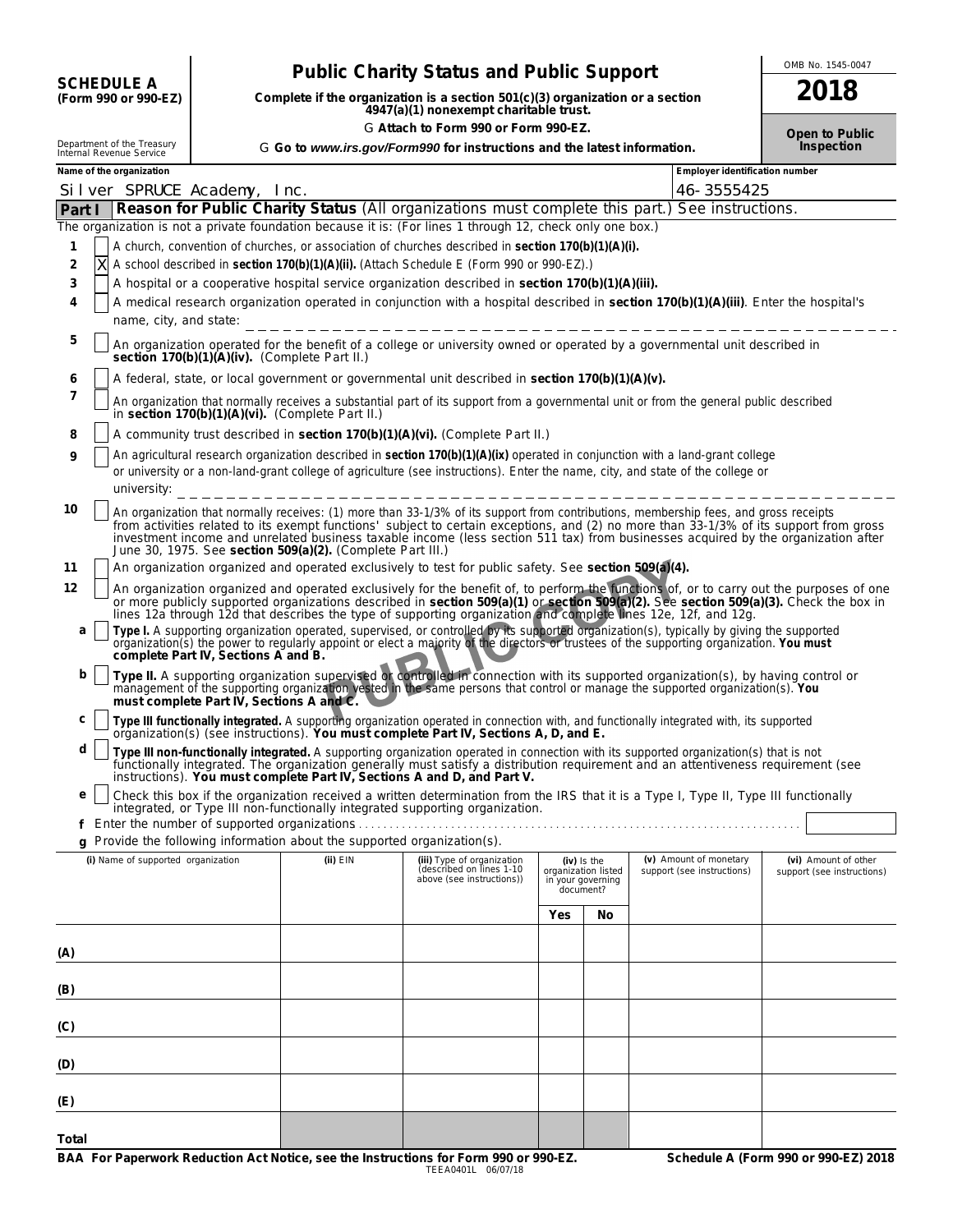|  | Schedule A (Form 990 or 990-EZ) 2018  Silver SPRUCE Academy, Inc. |  |
|--|-------------------------------------------------------------------|--|
|--|-------------------------------------------------------------------|--|

**Part II Support Schedule for Organizations Described in Sections 170(b)(1)(A)(iv) and 170(b)(1)(A)(vi)** (Complete only if you checked the box on line 5, 7, or 8 of Part I or if the organization failed to qualify under Part III. If the organization fails to qualify under the tests listed below, please complete Part III.)

|    | Section A. Public Support                                                                                                                                                                                                                                                                                                                                                                           |          |            |            |            |            |           |
|----|-----------------------------------------------------------------------------------------------------------------------------------------------------------------------------------------------------------------------------------------------------------------------------------------------------------------------------------------------------------------------------------------------------|----------|------------|------------|------------|------------|-----------|
|    | Calendar year (or fiscal year<br>beginning in) G                                                                                                                                                                                                                                                                                                                                                    | (a) 2014 | (b) $2015$ | $(c)$ 2016 | $(d)$ 2017 | (e) $2018$ | (f) Total |
| 1  | Gifts, grants, contributions, and<br>membership fees received. (Do not<br>include any 'unusual grants.')                                                                                                                                                                                                                                                                                            |          |            |            |            |            |           |
|    | 2 Tax revenues levied for the<br>organization's benefit and<br>either paid to or expended                                                                                                                                                                                                                                                                                                           |          |            |            |            |            |           |
| 3  | The value of services or<br>facilities furnished by a<br>governmental unit to the<br>organization without charge                                                                                                                                                                                                                                                                                    |          |            |            |            |            |           |
| 4  | <b>Total.</b> Add lines 1 through 3                                                                                                                                                                                                                                                                                                                                                                 |          |            |            |            |            |           |
| 5  | The portion of total<br>contributions by each person<br>(other than a governmental<br>unit or publicly supported<br>organization) included on line 1<br>that exceeds 2% of the amount<br>shown on line 11, column (f)                                                                                                                                                                               |          |            |            |            |            |           |
|    | Public support. Subtract line 5                                                                                                                                                                                                                                                                                                                                                                     |          |            |            |            |            |           |
|    | Section B. Total Support                                                                                                                                                                                                                                                                                                                                                                            |          |            |            |            |            |           |
|    | Calendar year (or fiscal year<br>beginning in) G                                                                                                                                                                                                                                                                                                                                                    | (a) 2014 | (b) $2015$ | $(c)$ 2016 | $(d)$ 2017 | (e) $2018$ | (f) Total |
|    | <b>7</b> Amounts from line 4                                                                                                                                                                                                                                                                                                                                                                        |          |            |            |            |            |           |
| 8  | Gross income from interest,<br>dividends, payments received<br>on securities loans, rents,<br>royalties, and income from<br>similar sources                                                                                                                                                                                                                                                         |          |            | JBLIC CD   |            |            |           |
| 9  | Net income from unrelated<br>business activities, whether or<br>not the business is regularly<br>carried on                                                                                                                                                                                                                                                                                         |          |            |            |            |            |           |
| 10 | Other income. Do not include<br>gain or loss from the sale of<br>capital assets (Explain in<br>Part VI.)                                                                                                                                                                                                                                                                                            |          |            |            |            |            |           |
| 11 | Total support. Add lines 7                                                                                                                                                                                                                                                                                                                                                                          |          |            |            |            |            |           |
| 12 |                                                                                                                                                                                                                                                                                                                                                                                                     |          |            |            |            | 12         |           |
|    | 13 First five years. If the Form 990 is for the organization's first, second, third, fourth, or fifth tax year as a section 501(c)(3)                                                                                                                                                                                                                                                               |          |            |            |            |            | G         |
|    | Section C. Computation of Public Support Percentage                                                                                                                                                                                                                                                                                                                                                 |          |            |            |            |            |           |
| 14 |                                                                                                                                                                                                                                                                                                                                                                                                     |          |            |            |            |            | %         |
| 15 |                                                                                                                                                                                                                                                                                                                                                                                                     |          |            |            |            | 15         | %         |
|    | 16a 33-1/3% support test' 2018. If the organization did not check the box on line 13, and line 14 is 33-1/3% or more, check this box<br>and stop here. The organization qualifies as a publicly supported organization.                                                                                                                                                                             |          |            |            |            |            | G I       |
|    | b 33-1/3% support test' 2017. If the organization did not check a box on line 13 or 16a, and line 15 is 33-1/3% or more, check this box                                                                                                                                                                                                                                                             |          |            |            |            |            | G         |
|    | 17a 10%-facts-and-circumstances test' 2018. If the organization did not check a box on line 13, 16a, or 16b, and line 14 is 10%<br>or more, and if the organization meets the 'facts-and-circumstances' test, check this box and stop here. Explain in Part VI how the organization meets the 'facts-and-circumstances' test. The organization qualifies as a pub                                   |          |            |            |            |            | G         |
|    | b 10%-facts-and-circumstances test' 2017. If the organization did not check a box on line 13, 16a, 16b, or 17a, and line 15 is 10%<br>or more, and if the organization meets the 'facts-and-circumstances' test, check this box and stop here. Explain in Part VI how the<br>organization meets the 'facts-and-circumstances' test. The organization qualifies as a publicly supported organization |          |            |            |            |            |           |
|    | 18 Private foundation. If the organization did not check a box on line 13, 16a, 16b, 17a, or 17b, check this box and see instructions G                                                                                                                                                                                                                                                             |          |            |            |            |            |           |

**BAA Schedule A (Form 990 or 990-EZ) 2018**

| 46-3555425 | Page 2 |
|------------|--------|
|            |        |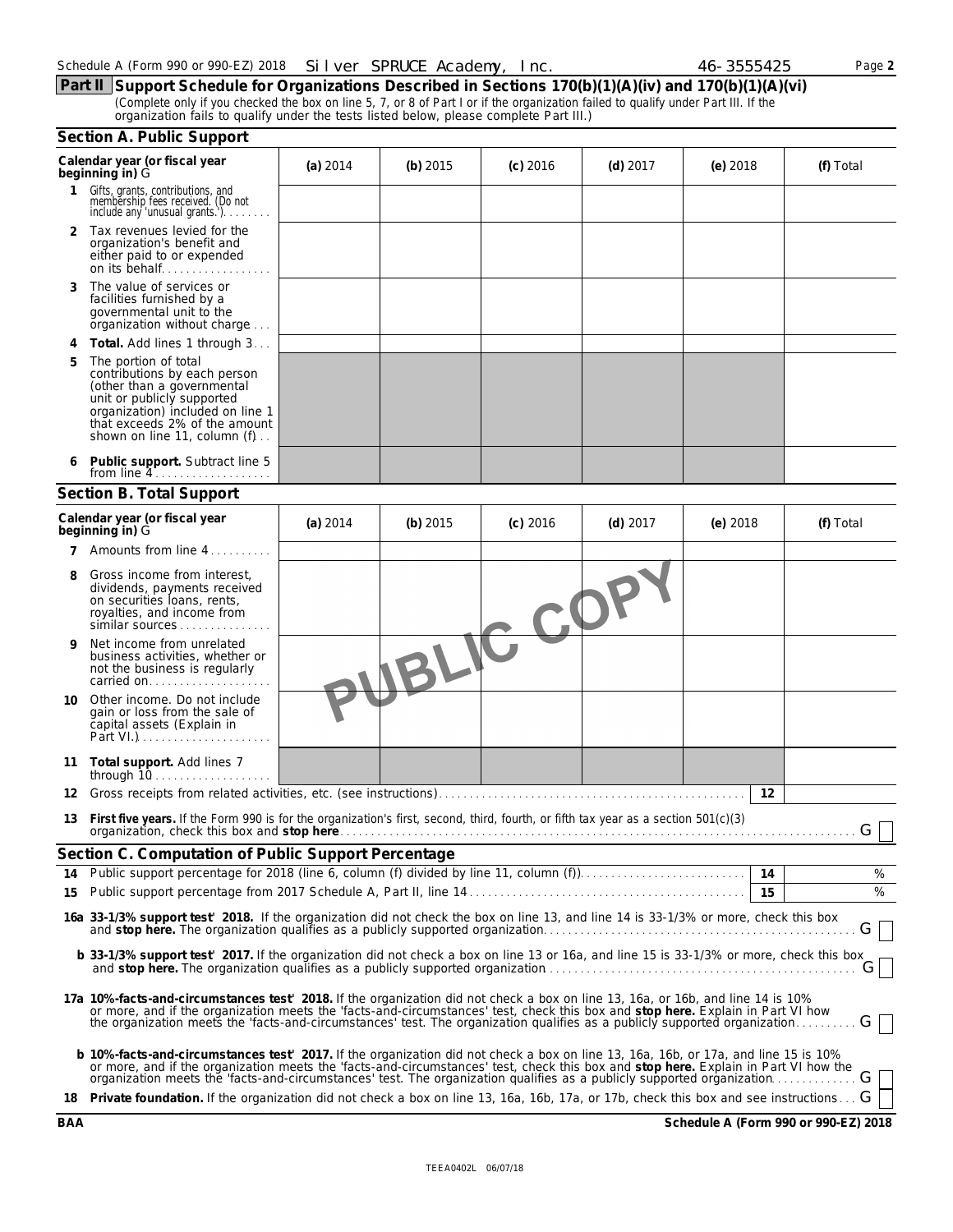## **Part III Support Schedule for Organizations Described in Section 509(a)(2)**

(Complete only if you checked the box on line 10 of Part I or if the organization failed to qualify under Part II. If the organization fails to qualify under the tests listed below, please complete Part II.)

|    | Section A. Public Support                                                                                                                                                                                                                                                |          |            |            |            |            |               |
|----|--------------------------------------------------------------------------------------------------------------------------------------------------------------------------------------------------------------------------------------------------------------------------|----------|------------|------------|------------|------------|---------------|
|    | Calendar year (or fiscal year beginning in) G                                                                                                                                                                                                                            | (a) 2014 | (b) 2015   | $(c)$ 2016 | $(d)$ 2017 | $(e)$ 2018 | (f) Total     |
|    | 1 Gifts, grants, contributions,<br>and membership fees<br>received. (Do not include<br>any 'unusual grants.')                                                                                                                                                            |          |            |            |            |            |               |
|    | 2 Gross receipts from admissions,<br>merchandise sold or services<br>performed, or facilities<br>furnished in any activity that is<br>related to the organization's<br>tax-exempt purpose                                                                                |          |            |            |            |            |               |
| 3  | Gross receipts from activities<br>that are not an unrelated trade<br>or business under section 513.                                                                                                                                                                      |          |            |            |            |            |               |
| 4  | Tax revenues levied for the<br>organization's benefit and<br>either paid to or expended on<br>its behalf                                                                                                                                                                 |          |            |            |            |            |               |
| 5  | The value of services or<br>facilities furnished by a<br>governmental unit to the<br>organization without charge                                                                                                                                                         |          |            |            |            |            |               |
| 6  | Total. Add lines 1 through 5<br><b>7a</b> Amounts included on lines 1.<br>2, and 3 received from<br>disqualified persons                                                                                                                                                 |          |            |            |            |            |               |
|    | <b>b</b> Amounts included on lines 2<br>and 3 received from other than<br>disqualified persons that<br>exceed the greater of \$5,000 or<br>1% of the amount on line 13<br>for the year                                                                                   |          |            |            |            |            |               |
|    | c Add lines 7a and 7b                                                                                                                                                                                                                                                    |          |            |            |            |            |               |
| 8  | Public support. (Subtract line<br>7c from line 6.).                                                                                                                                                                                                                      |          |            |            |            |            |               |
|    | Section B. Total Support                                                                                                                                                                                                                                                 |          |            |            |            |            |               |
|    | Calendar year (or fiscal year beginning in) G                                                                                                                                                                                                                            | (a) 2014 | $(b)$ 2015 | (c) 2016   | $(d)$ 2017 | $(e)$ 2018 | (f) Total     |
| 9. | Amounts from line 6                                                                                                                                                                                                                                                      |          |            |            |            |            |               |
|    | 10a Gross income from interest, dividends,<br>payments received on securities loans,<br>rents, royalties, and income from<br>similar sources                                                                                                                             |          |            |            |            |            |               |
|    | <b>b</b> Unrelated business taxable<br>income (less section 511<br>taxes) from businesses<br>acquired after June 30, 1975                                                                                                                                                |          |            |            |            |            |               |
| 11 | c Add lines 10a and 10b<br>Net income from unrelated business<br>activities not included in line 10b,<br>whether or not the business is<br>regularly carried on                                                                                                          |          |            |            |            |            |               |
|    | 12 Other income. Do not include<br>gain or loss from the sale of<br>capital assets (Explain in<br>Part VI.)                                                                                                                                                              |          |            |            |            |            |               |
|    | 13 Total support. (Add lines 9,<br>10c, 11, and 12.) $\ldots$                                                                                                                                                                                                            |          |            |            |            |            |               |
|    | 14 First five years. If the Form 990 is for the organization's first, second, third, fourth, or fifth tax year as a section 501(c)(3)                                                                                                                                    |          |            |            |            |            | G             |
|    | Section C. Computation of Public Support Percentage                                                                                                                                                                                                                      |          |            |            |            |            |               |
| 15 | Public support percentage for 2018 (line 8, column (f), divided by line 13, column (f)                                                                                                                                                                                   |          |            |            |            | 15         | $\%$          |
| 16 |                                                                                                                                                                                                                                                                          |          |            |            |            | 16         | $\frac{9}{6}$ |
|    | Section D. Computation of Investment Income Percentage                                                                                                                                                                                                                   |          |            |            |            |            |               |
| 17 | Investment income percentage for 2018 (line 10c, column (f), divided by line 13, column (f)                                                                                                                                                                              |          |            |            |            | 17         | $\%$          |
| 18 |                                                                                                                                                                                                                                                                          |          |            |            |            | 18         | $\%$          |
|    | 19a 33-1/3% support tests' 2018. If the organization did not check the box on line 14, and line 15 is more than 33-1/3%, and line 17<br>is not more than 33-1/3%, check this box and stop here. The organization qualifies as a publicly supported organization          |          |            |            |            |            | G             |
|    | b 33-1/3% support tests' 2017. If the organization did not check a box on line 14 or line 19a, and line 16 is more than 33-1/3%, and<br>line 18 is not more than 33-1/3%, check this box and stop here. The organization qualifies as a publicly supported organization. |          |            |            |            |            | G             |
|    | 20 Private foundation. If the organization did not check a box on line 14, 19a, or 19b, check this box and see instructions                                                                                                                                              |          |            |            |            |            | G             |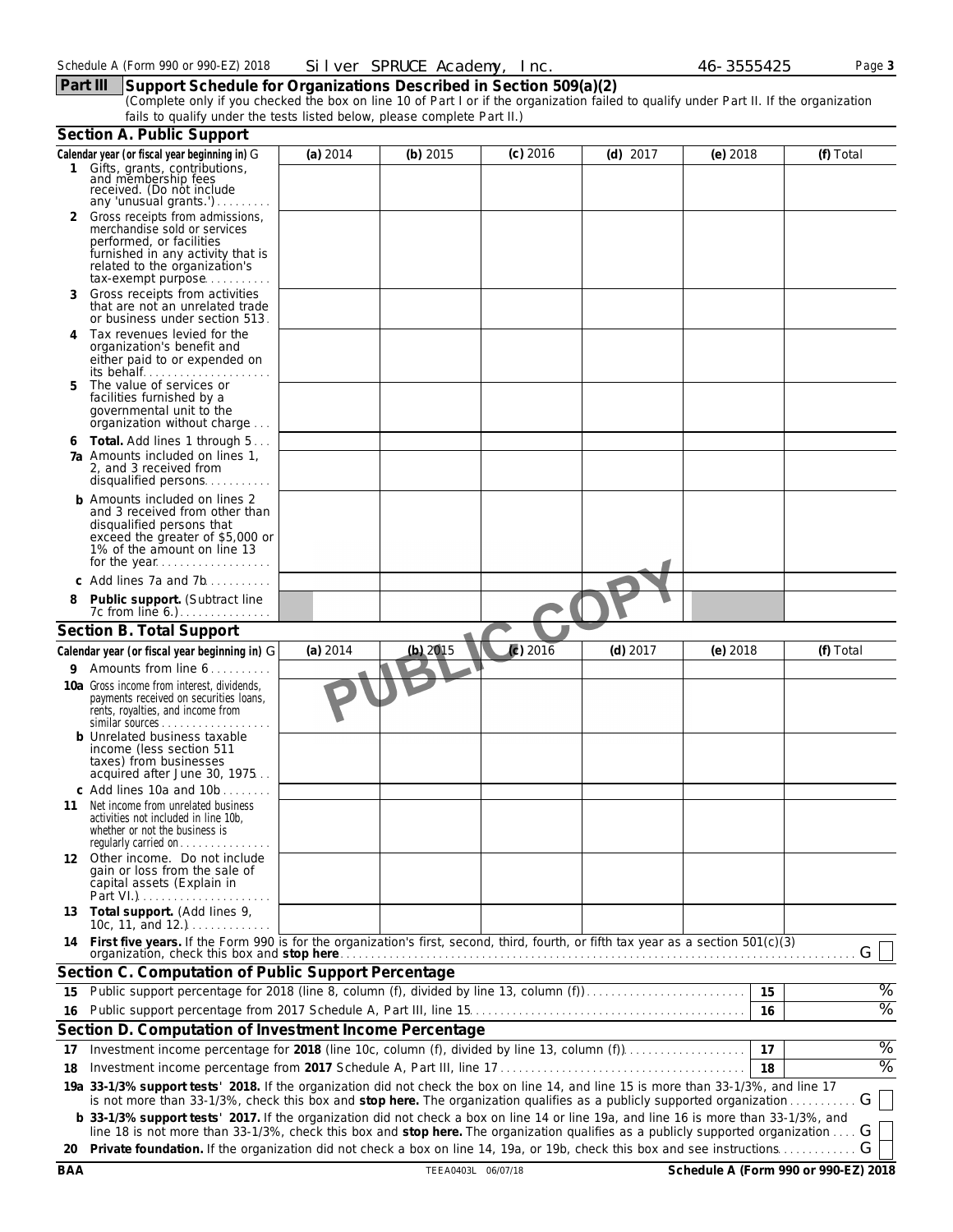### **Part IV** Supporting Organizations

(Complete only if you checked a box in line 12 on Part I. If you checked 12a of Part I, complete Sections A and B. If you checked 12b of Part I, complete Sections A and C. If you checked 12c of Part I, complete Sections A, D, and E. If you checked 12d of Part I, complete Sections A and D, and complete Part V.)

# **Section A. All Supporting Organizations**

- **Yes No 1** Are all of the organization's supported organizations listed by name in the organization's governing documents? *If 'No,' describe in Part VI how the supported organizations are designated. If designated by class or purpose, describe the designation. If historic and continuing relationship, explain.* **1 2** Did the organization have any supported organization that does not have an IRS determination of status under section 509(a)(1) or (2)? *If 'Yes,' explain in Part VI how the organization determined that the supported organization was described in section 509(a)(1) or (2).* **2 3a** Did the organization have a supported organization described in section 501(c)(4), (5), or (6)? *If 'Yes,' answer (b) and (c) below.* **3a b** Did the organization confirm that each supported organization qualified under section 501(c)(4), (5), or (6) and satisfied the public support tests under section 509(a)(2)? *If 'Yes,' describe in Part VI when and how the organization* **made the determination. 3b c** Did the organization ensure that all support to such organizations was used exclusively for section 170(c)(2)(B) purposes? If 'Yes,' explain in *Part VI* what controls the organization put in place to ensure such use. **3c 3c 3c 4a** Was any supported organization not organized in the United States ('foreign supported organization')? *If 'Yes' and if you checked 12a or 12b in Part I, answer (b) and (c) below.* **4a b** Did the organization have ultimate control and discretion in deciding whether to make grants to the foreign supported organization? *If 'Yes,' describe in Part VI how the organization had such control and discretion despite being controlled or supervised by or in connection with its supported organizations.* **4b c** Did the organization support any foreign supported organization that does not have an IRS determination under sections 501(c)(3) and 509(a)(1) or (2)? *If 'Yes,' explain in Part VI what controls the organization used to ensure that all support to the foreign supported organization was used exclusively for section 170(c)(2)(B) purposes.* **4c 5a** Did the organization add, substitute, or remove any supported organizations during the tax year? *If 'Yes,' answer (b) and (c) below (if applicable). Also, provide detail in Part VI, including (i) the names and EIN numbers of the supported organizations added, substituted, or removed; (ii) the reasons for each such action; (iii) the authority under the organization's organizing document authorizing such action; and (iv) how the action was accomplished (such as by amendment to the organizing document).* **5a b Type I or Type II only.** Was any added or substituted supported organization part of a class already designated in the organization's organizing document? **5b c Substitutions only.** Was the substitution the result of an event beyond the organization's control? **5c 6** Did the organization provide support (whether in the form of grants or the provision of services or facilities) to anyone other than (i) its supported organizations, (ii) individuals that are part of the charitable class benefited by one or more of its supported organizations, or (iii) other supporting organizations that also support or benefit one or more of the filing organization's supported organizations? *If 'Yes,' provide detail in Part VI.* **6 7** Did the organization provide a grant, loan, compensation, or other similar payment to a substantial contributor (as defined in section 4958(c)(3)(C)), a family member of a substantial contributor, or a 35% controlled entity with regard to a substantial contributor? *If 'Yes,' complete Part I of Schedule L (Form 990 or 990-EZ).* **7 8** Did the organization make a loan to a disqualified person (as defined in section 4958) not described in line 7? *If 'Yes,' complete Part I of Schedule L (Form 990 or 990-EZ).* **8 9a** Was the organization controlled directly or indirectly at any time during the tax year by one or more disqualified persons as defined in section 4946 (other than foundation managers and organizations described in section 509(a)(1) or (2))? *If 'Yes,' provide detail in Part VI*. **9a** b Did one or more disqualified persons (as defined in line 9a) hold a controlling interest in any entity in which the<br>supporting organization had an interest? If 'Yes,' provide detail in *Part VI*. **c** Did a disqualified person (as defined in line 9a) have an ownership interest in, or derive any personal benefit from, assets in which the supporting organization also had an interest? *If 'Yes,' provide detail in Part VI*. **9c 10a** Was the organization subject to the excess business holdings rules of section 4943 because of section 4943(f) (regarding certain Type II supporting organizations, and all Type III non-functionally integrated supporting organizations)? *If 'Yes,' answer 10b below.* **10a**
	- **b** Did the organization have any excess business holdings in the tax year? *(Use Schedule C, Form 4720, to determine* whether the organization had excess business holdings.) **10b 10b 10b 10b 10b 10b 10b 10b 10b 10b 10b 10b 10b 10b 10b 10b 10b 10b 10b 10b 10b 10b 10b 10b 10b 10b 10b 10b**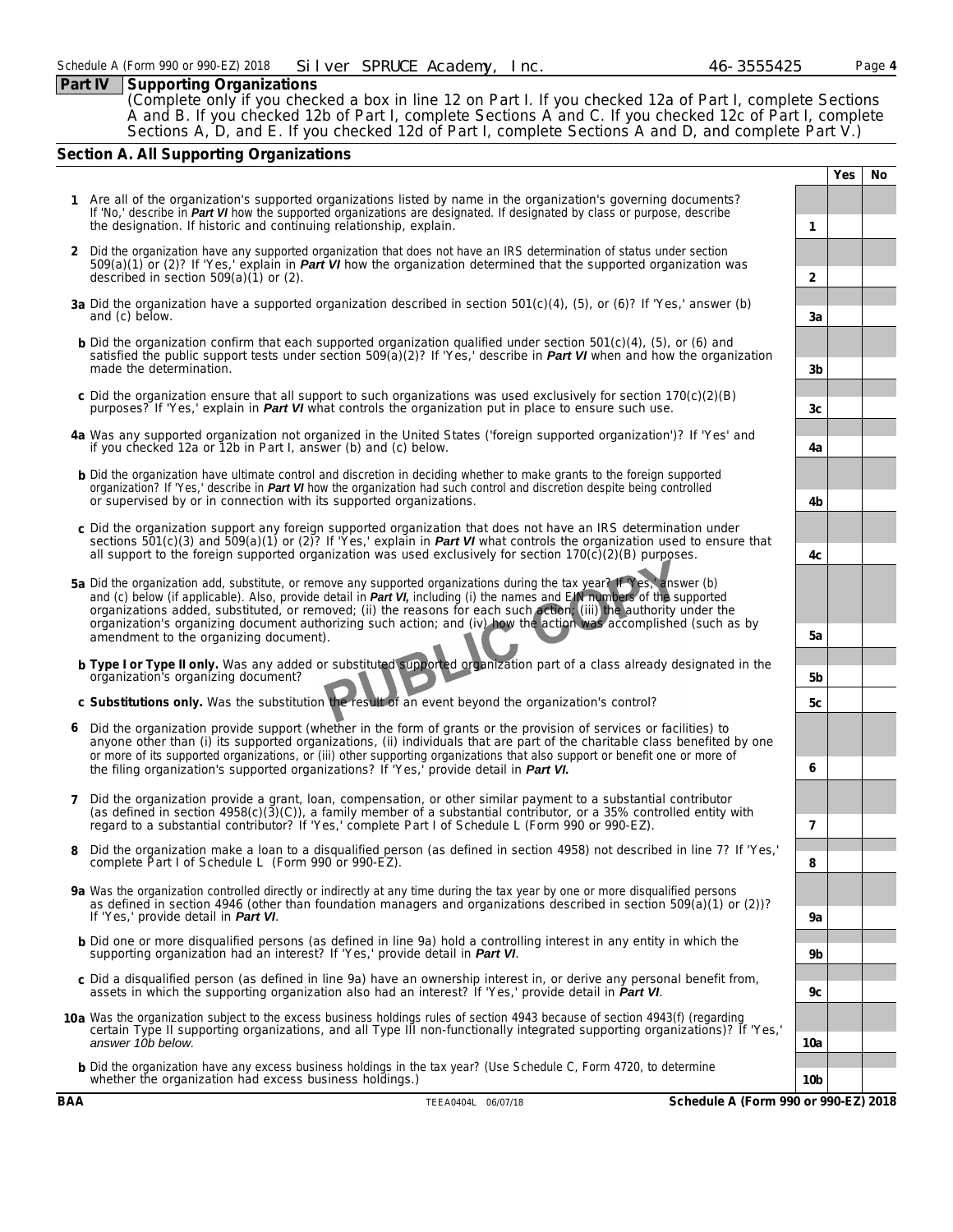| <b>F</b> GIL IV<br>$\sim$                                                                                                                                                |                 |      |    |
|--------------------------------------------------------------------------------------------------------------------------------------------------------------------------|-----------------|------|----|
|                                                                                                                                                                          |                 | Yes. | No |
| Has the organization accepted a gift or contribution from any of the following persons?<br>11                                                                            |                 |      |    |
| a A person who directly or indirectly controls, either alone or together with persons described in (b) and (c) below, the<br>governing body of a supported organization? | 11a             |      |    |
| <b>b</b> A family member of a person described in (a) above?                                                                                                             | 11 <sub>b</sub> |      |    |
| c A 35% controlled entity of a person described in (a) or (b) above? If 'Yes' to a, b, or c, provide detail in <b>Part VI.</b>                                           | 11 <sub>c</sub> |      |    |
| Section B. Type I Supporting Organizations                                                                                                                               |                 |      |    |
|                                                                                                                                                                          |                 | Yes  | No |
|                                                                                                                                                                          |                 |      |    |

#### **1** Did the directors, trustees, or membership of one or more supported organizations have the power to regularly appoint or elect at least a majority of the organization's directors or trustees at all times during the tax year? *If 'No,' describe in Part VI how the supported organization(s) effectively operated, supervised, or controlled the organization's activities. If the organization had more than one supported organization, describe how the powers to appoint and/or remove directors or trustees were allocated among the supported organizations and what conditions or restrictions, if any, applied to such powers during the tax* year. **1**

**2** Did the organization operate for the benefit of any supported organization other than the supported organization(s) that operated, supervised, or controlled the supporting organization? *If 'Yes,' explain in Part VI how providing such benefit carried out the purposes of the supported organization(s) that operated, supervised, or controlled the supporting organization.* **2**

### **Section C. Type II Supporting Organizations**

| Were a majority of the organization's directors or trustees during the tax year also a majority of the directors or trustees<br>of each of the organization's supported organization(s)? If 'No,' describe in <b>Part VI</b> how control or management of the |                                                                                                                  | Yes | No |
|---------------------------------------------------------------------------------------------------------------------------------------------------------------------------------------------------------------------------------------------------------------|------------------------------------------------------------------------------------------------------------------|-----|----|
|                                                                                                                                                                                                                                                               | supporting organization was vested in the same persons that controlled or managed the supported organization(s). |     |    |

# **Section D. All Type III Supporting Organizations**

|                                                                                                                                                                                                                                                                                                                                                                   | Yes |  |
|-------------------------------------------------------------------------------------------------------------------------------------------------------------------------------------------------------------------------------------------------------------------------------------------------------------------------------------------------------------------|-----|--|
| Did the organization provide to each of its supported organizations, by the last day of the fifth month of the<br>organization's tax year, (i) a written notice describing the type and amount of support provided during the prior tax<br>year, (ii) a copy of the Form 990 that was most recently filed as of the date of notification, and (iii) copies of the |     |  |
| organization's governing documents in effect on the date of notification, to the extent not previously provided?                                                                                                                                                                                                                                                  |     |  |
|                                                                                                                                                                                                                                                                                                                                                                   |     |  |
| 2 Were any of the organization's officers, directors, or trustees either (i) appointed or elected by the supported organization(s) or (ii) serving on the governing body of a supported organization? If 'No,' explain in <i>Par</i>                                                                                                                              |     |  |
|                                                                                                                                                                                                                                                                                                                                                                   |     |  |
| 3 By reason of the relationship described in (2), did the organization's supported organizations have a significant                                                                                                                                                                                                                                               |     |  |
| voice in the organization's investment policies and in directing the use of the organization's income or assets at                                                                                                                                                                                                                                                |     |  |
| all times during the tax year? If 'Yes,' describe in <b>Part VI</b> the role the organization's supported organizations played                                                                                                                                                                                                                                    |     |  |
| in this regard.                                                                                                                                                                                                                                                                                                                                                   |     |  |

# **Section E. Type III Functionally Integrated Supporting Organizations**

- **1** Check the box next to the method that the organization used to satisfy the Integral Part Test during the year (see instructions).
- **a** The organization satisfied the Activities Test. Complete *line* 2 below.
- **b** The organization is the parent of each of its supported organizations. Complete *line* 3 below.
- **c** The organization supported a governmental entity. *Describe in Part VI how you supported a government entity (see instructions).*

# **2** Activities Test. *Answer (a) and (b) below.* **Yes No**

- **a** Did substantially all of the organization's activities during the tax year directly further the exempt purposes of the supported organization(s) to which the organization was responsive? *If 'Yes,' then in Part VI identify those supported organizations and explain how these activities directly furthered their exempt purposes, how the organization was responsive to those supported organizations, and how the organization determined that these activities constituted substantially all of its activities.* **2a**
- **b** Did the activities described in (a) constitute activities that, but for the organization's involvement, one or more of the organization's supported organization(s) would have been engaged in? *If 'Yes,' explain in Part VI the reasons for the organization's position that its supported organization(s) would have engaged in these activities but for the organization's involvement.* **2b**
- **3** Parent of Supported Organizations. *Answer (a) and (b) below.*
- **a** Did the organization have the power to regularly appoint or elect a majority of the officers, directors, or trustees of each of the supported organizations? *Provide details in Part VI.* **3a**
- **b** Did the organization exercise a substantial degree of direction over the policies, programs, and activities of each of its supported organizations? *If 'Yes,' describe in Part VI the role played by the organization in this regard.* **3b**

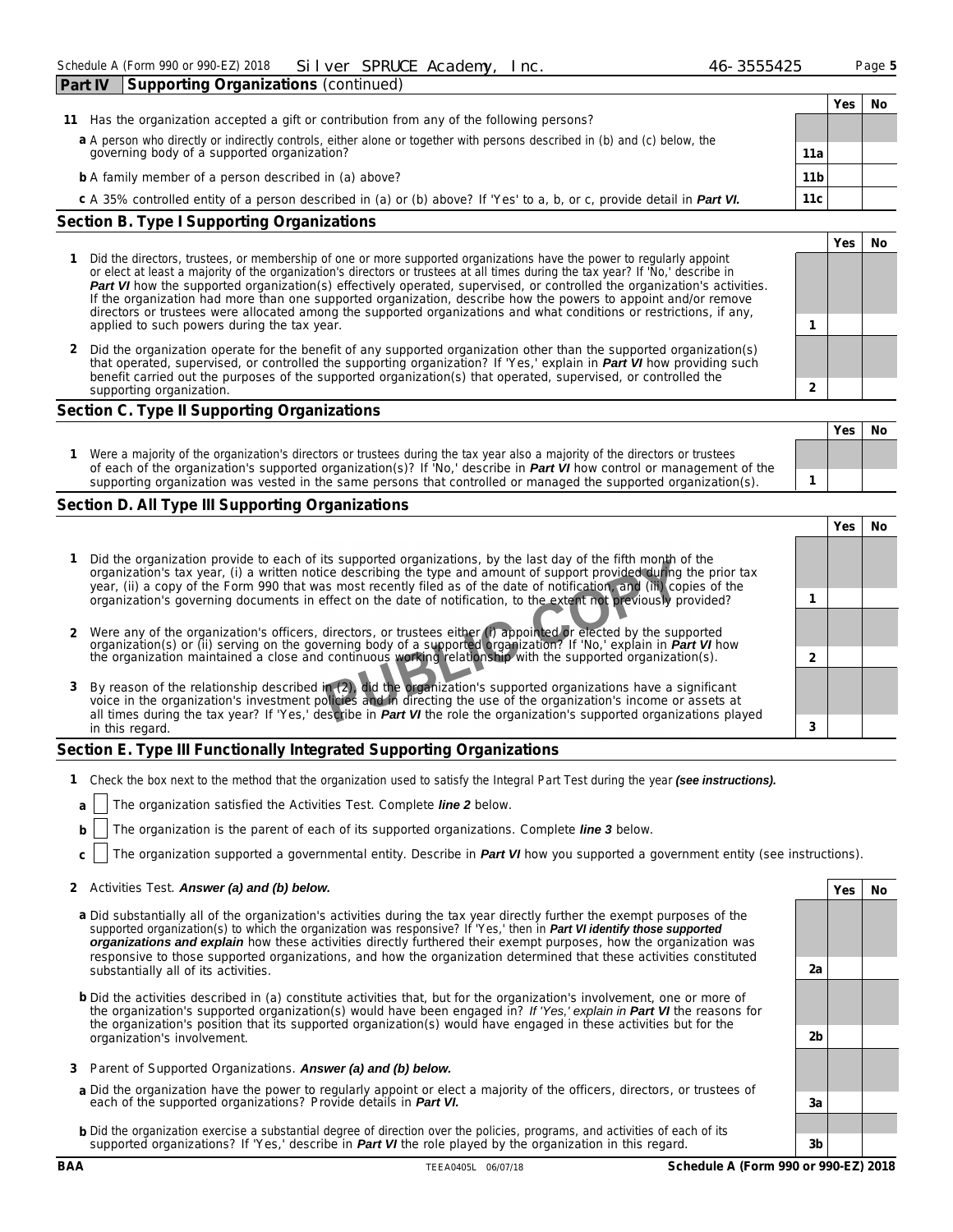| c |  |
|---|--|
|   |  |

| 1              | Check here if the organization satisfied the Integral Part Test as a qualifying trust on Nov. 20, 1970 (explain in Part VI). See<br>instructions. All other Type III non-functionally integrated supporting organizations must complete Sections A through E. |                       |                |                                |
|----------------|---------------------------------------------------------------------------------------------------------------------------------------------------------------------------------------------------------------------------------------------------------------|-----------------------|----------------|--------------------------------|
|                | Section A ' Adjusted Net Income                                                                                                                                                                                                                               |                       | (A) Prior Year | (B) Current Year<br>(optional) |
| $\mathbf{1}$   | Net short-term capital gain                                                                                                                                                                                                                                   | $\mathbf{1}$          |                |                                |
| 2              | Recoveries of prior-year distributions                                                                                                                                                                                                                        | $\overline{2}$        |                |                                |
| 3              | Other gross income (see instructions)                                                                                                                                                                                                                         | 3                     |                |                                |
| 4              | Add lines 1 through 3.                                                                                                                                                                                                                                        | 4                     |                |                                |
| 5              | Depreciation and depletion                                                                                                                                                                                                                                    | 5                     |                |                                |
| 6              | Portion of operating expenses paid or incurred for production or collection of gross<br>income or for management, conservation, or maintenance of property held for<br>production of income (see instructions)                                                | 6                     |                |                                |
| 7 <sup>7</sup> | Other expenses (see instructions)                                                                                                                                                                                                                             | $\overline{7}$        |                |                                |
| 8              | Adjusted Net Income (subtract lines 5, 6, and 7 from line 4)                                                                                                                                                                                                  | 8                     |                |                                |
|                | Section B ' Minimum Asset Amount                                                                                                                                                                                                                              |                       | (A) Prior Year | (B) Current Year<br>(optional) |
| $\mathbf{1}$   | Aggregate fair market value of all non-exempt-use assets (see instructions for short<br>tax year or assets held for part of year):                                                                                                                            |                       |                |                                |
|                | a Average monthly value of securities                                                                                                                                                                                                                         | 1a                    |                |                                |
|                | <b>b</b> Average monthly cash balances                                                                                                                                                                                                                        | 1 <sub>b</sub>        |                |                                |
|                | c Fair market value of other non-exempt-use assets                                                                                                                                                                                                            | 1c                    |                |                                |
|                | d Total (add lines 1a, 1b, and 1c)                                                                                                                                                                                                                            | 1 <sub>d</sub>        |                |                                |
|                | e Discount claimed for blockage or other<br>factors (explain in detail in Part VI):                                                                                                                                                                           |                       |                |                                |
|                | 2 Acquisition indebtedness applicable to non-exempt-use assets                                                                                                                                                                                                | $\overline{2}$        |                |                                |
| 3              | Subtract line 2 from line 1d.                                                                                                                                                                                                                                 | $\mathbf{3}^{\prime}$ |                |                                |
| 4              | Cash deemed held for exempt use. Enter 1-1/2% of line 3 (for greater amount,<br>see instructions).                                                                                                                                                            |                       |                |                                |
| 5              | Net value of non-exempt-use assets (subtract line 4 from line 3)                                                                                                                                                                                              | 5                     |                |                                |
| 6              | Multiply line 5 by .035.                                                                                                                                                                                                                                      | 6                     |                |                                |
| 7              | Recoveries of prior-year distributions                                                                                                                                                                                                                        | $\overline{7}$        |                |                                |
| 8              | Minimum Asset Amount (add line 7 to line 6)                                                                                                                                                                                                                   | 8                     |                |                                |
|                | Section C ' Distributable Amount                                                                                                                                                                                                                              |                       |                | <b>Current Year</b>            |
| 1.             | Adjusted net income for prior year (from Section A, line 8, Column A)                                                                                                                                                                                         | $\mathbf{1}$          |                |                                |
| $\overline{2}$ | Enter 85% of line 1.                                                                                                                                                                                                                                          | $\overline{2}$        |                |                                |
| 3              | Minimum asset amount for prior year (from Section B, line 8, Column A)                                                                                                                                                                                        | 3                     |                |                                |
| 4              | Enter greater of line 2 or line 3.                                                                                                                                                                                                                            | $\overline{4}$        |                |                                |
| 5              | Income tax imposed in prior year                                                                                                                                                                                                                              | 5                     |                |                                |
| 6              | Distributable Amount. Subtract line 5 from line 4, unless subject to emergency<br>temporary reduction (see instructions).                                                                                                                                     | 6                     |                |                                |
|                |                                                                                                                                                                                                                                                               |                       |                |                                |

**7** Check here if the current year is the organization's first as a non-functionally integrated Type III supporting organization (see instructions).

**BAA Schedule A (Form 990 or 990-EZ) 2018**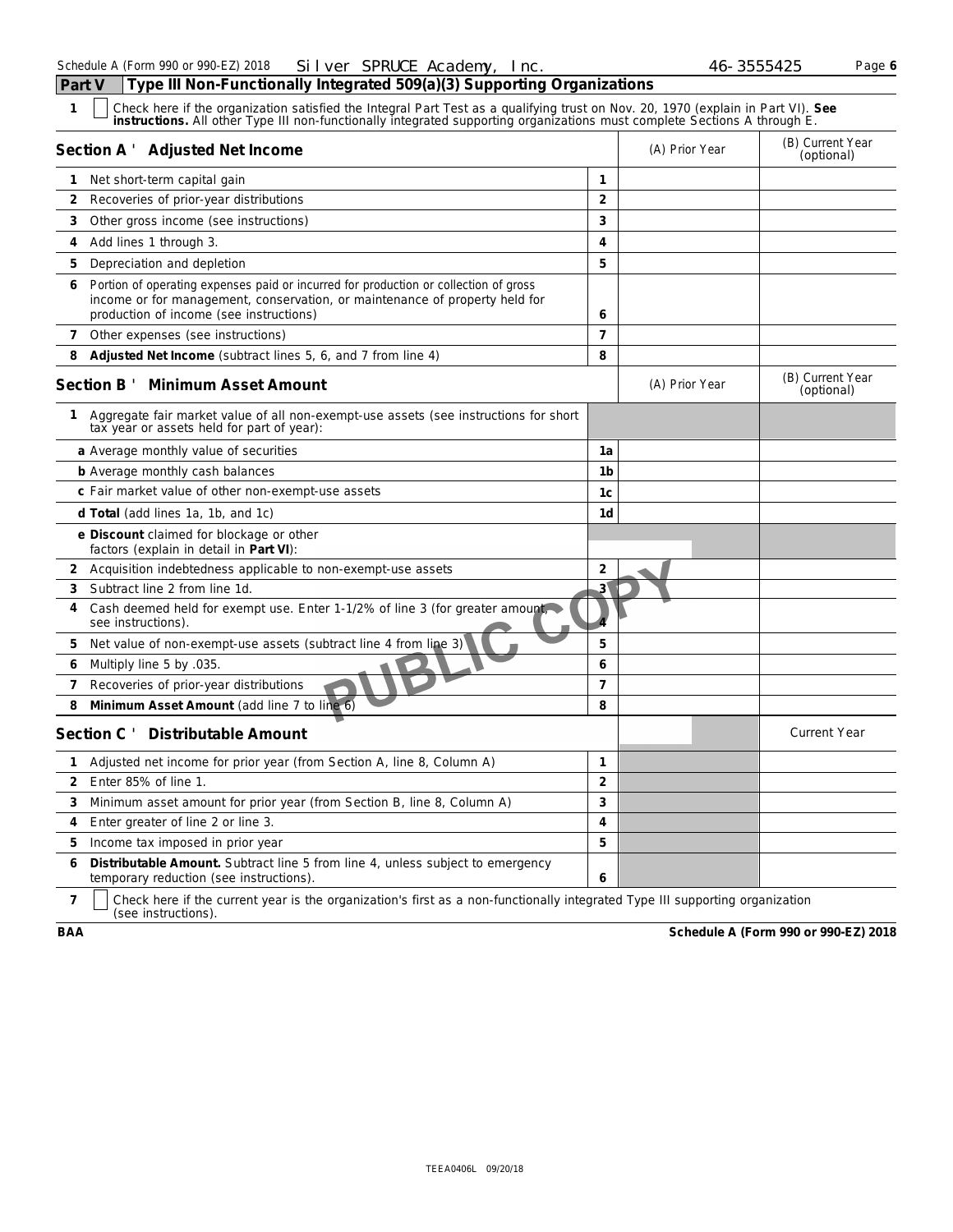| Type III Non-Functionally Integrated 509(a)(3) Supporting Organizations (continued)<br>Part V                                                                                      |                                                                                                     |                                              |                                        |                                           |  |  |  |  |
|------------------------------------------------------------------------------------------------------------------------------------------------------------------------------------|-----------------------------------------------------------------------------------------------------|----------------------------------------------|----------------------------------------|-------------------------------------------|--|--|--|--|
| <b>Distributions</b><br>Section D'                                                                                                                                                 |                                                                                                     |                                              |                                        |                                           |  |  |  |  |
|                                                                                                                                                                                    | 1 Amounts paid to supported organizations to accomplish exempt purposes                             |                                              |                                        |                                           |  |  |  |  |
| 2<br>in excess of income from activity                                                                                                                                             | Amounts paid to perform activity that directly furthers exempt purposes of supported organizations, |                                              |                                        |                                           |  |  |  |  |
| Administrative expenses paid to accomplish exempt purposes of supported organizations<br>3                                                                                         |                                                                                                     |                                              |                                        |                                           |  |  |  |  |
| Amounts paid to acquire exempt-use assets<br>4                                                                                                                                     |                                                                                                     |                                              |                                        |                                           |  |  |  |  |
| Qualified set-aside amounts (prior IRS approval required)<br>5                                                                                                                     |                                                                                                     |                                              |                                        |                                           |  |  |  |  |
| Other distributions (describe in Part VI). See instructions.<br>6                                                                                                                  |                                                                                                     |                                              |                                        |                                           |  |  |  |  |
| Total annual distributions. Add lines 1 through 6.<br>$\overline{7}$                                                                                                               |                                                                                                     |                                              |                                        |                                           |  |  |  |  |
| 8<br>Distributions to attentive supported organizations to which the organization is responsive (provide details<br>in Part VI). See instructions.                                 |                                                                                                     |                                              |                                        |                                           |  |  |  |  |
| Distributable amount for 2018 from Section C, line 6<br>9                                                                                                                          |                                                                                                     |                                              |                                        |                                           |  |  |  |  |
| 10 Line 8 amount divided by line 9 amount                                                                                                                                          |                                                                                                     |                                              |                                        |                                           |  |  |  |  |
| Section E ' Distribution Allocations (see instructions)                                                                                                                            |                                                                                                     | (i)<br><b>Excess</b><br><b>Distributions</b> | (ii)<br>Underdistributions<br>Pre-2018 | (iii)<br>Distributable<br>Amount for 2018 |  |  |  |  |
| Distributable amount for 2018 from Section C, line 6<br>1                                                                                                                          |                                                                                                     |                                              |                                        |                                           |  |  |  |  |
| Underdistributions, if any, for years prior to 2018 (reasonable<br>2<br>cause required ' explain in Part VI). See instructions.                                                    |                                                                                                     |                                              |                                        |                                           |  |  |  |  |
| Excess distributions carryover, if any, to 2018<br>3                                                                                                                               |                                                                                                     |                                              |                                        |                                           |  |  |  |  |
| a From 2013                                                                                                                                                                        |                                                                                                     |                                              |                                        |                                           |  |  |  |  |
| b From 2014                                                                                                                                                                        |                                                                                                     |                                              |                                        |                                           |  |  |  |  |
| c From 2015                                                                                                                                                                        |                                                                                                     |                                              |                                        |                                           |  |  |  |  |
| d From 2016 <u>.</u>                                                                                                                                                               |                                                                                                     |                                              |                                        |                                           |  |  |  |  |
| e From 2017.                                                                                                                                                                       |                                                                                                     |                                              |                                        |                                           |  |  |  |  |
| f Total of lines 3a through e                                                                                                                                                      |                                                                                                     |                                              |                                        |                                           |  |  |  |  |
| g Applied to underdistributions of prior years                                                                                                                                     |                                                                                                     |                                              |                                        |                                           |  |  |  |  |
| h Applied to 2018 distributable amount                                                                                                                                             |                                                                                                     |                                              |                                        |                                           |  |  |  |  |
| i Carryover from 2013 not applied (see instructions)                                                                                                                               |                                                                                                     |                                              |                                        |                                           |  |  |  |  |
| j Remainder. Subtract lines 3g, 3h, and 3i from 3f.                                                                                                                                |                                                                                                     |                                              |                                        |                                           |  |  |  |  |
| Distributions for 2018 from Section D,<br>4<br>line $7:$                                                                                                                           |                                                                                                     |                                              |                                        |                                           |  |  |  |  |
| a Applied to underdistributions of prior years                                                                                                                                     |                                                                                                     |                                              |                                        |                                           |  |  |  |  |
| <b>b</b> Applied to 2018 distributable amount                                                                                                                                      |                                                                                                     |                                              |                                        |                                           |  |  |  |  |
| c Remainder. Subtract lines 4a and 4b from 4.                                                                                                                                      |                                                                                                     |                                              |                                        |                                           |  |  |  |  |
| Remaining underdistributions for years prior to 2018, if any.<br>5<br>Subtract lines 3g and 4a from line 2. For result greater than<br>zero, explain in Part VI. See instructions. |                                                                                                     |                                              |                                        |                                           |  |  |  |  |
| Remaining underdistributions for 2018. Subtract lines 3h and 4b<br>6<br>from line 1. For result greater than zero, explain in Part VI. See<br>instructions.                        |                                                                                                     |                                              |                                        |                                           |  |  |  |  |
| 7 Excess distributions carryover to 2019. Add lines 3j and 4c.                                                                                                                     |                                                                                                     |                                              |                                        |                                           |  |  |  |  |
| Breakdown of line 7:<br>8                                                                                                                                                          |                                                                                                     |                                              |                                        |                                           |  |  |  |  |
| <b>a</b> Excess from 2014                                                                                                                                                          |                                                                                                     |                                              |                                        |                                           |  |  |  |  |
| $b$ Excess from 2015                                                                                                                                                               |                                                                                                     |                                              |                                        |                                           |  |  |  |  |
| <b>c</b> Excess from 2016                                                                                                                                                          |                                                                                                     |                                              |                                        |                                           |  |  |  |  |
| $d$ Excess from 2017.                                                                                                                                                              |                                                                                                     |                                              |                                        |                                           |  |  |  |  |
| e Excess from 2018.                                                                                                                                                                |                                                                                                     |                                              |                                        |                                           |  |  |  |  |
|                                                                                                                                                                                    |                                                                                                     |                                              |                                        |                                           |  |  |  |  |

**BAA Schedule A (Form 990 or 990-EZ) 2018**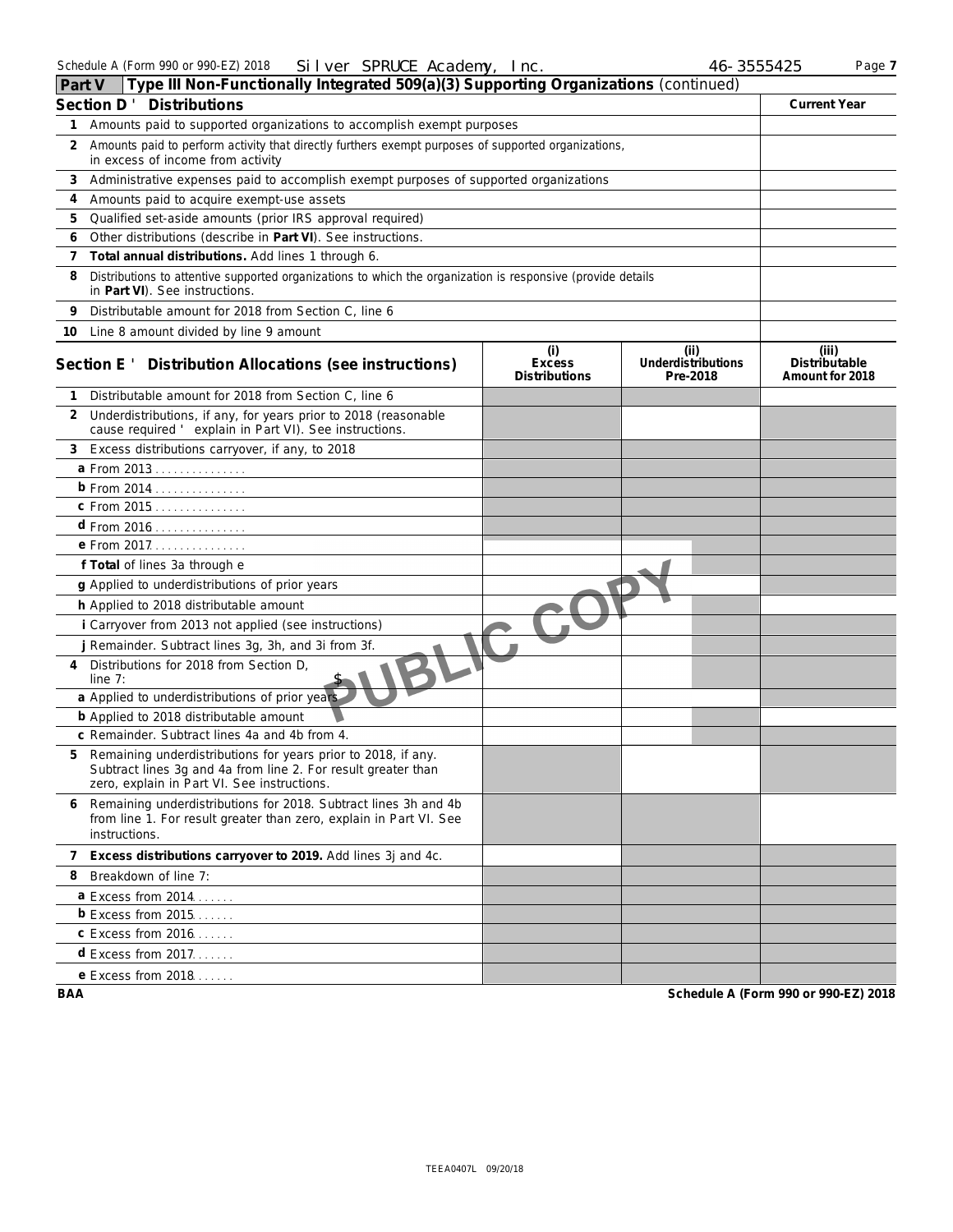Section A, lines 1, 2, 3b, 3c, 4b, 4c, 5a, 6, 9a, 9b, 9c, 11a, 11b, and 11c; Part IV, Section B, lines 1 and 2; Part IV, Section C, line 1; Part IV, Section D, lines 2 and 3; Part IV, Section E, lines 1c, 2a, 2b, 3a, and 3b; Part V, line 1; Part V, Section B, line 1e; Part V, Section D, lines 5, 6, and 8; and Part V, Section E, lines 2, 5, and 6. Also complete this part for any additional information. (See instructions.)

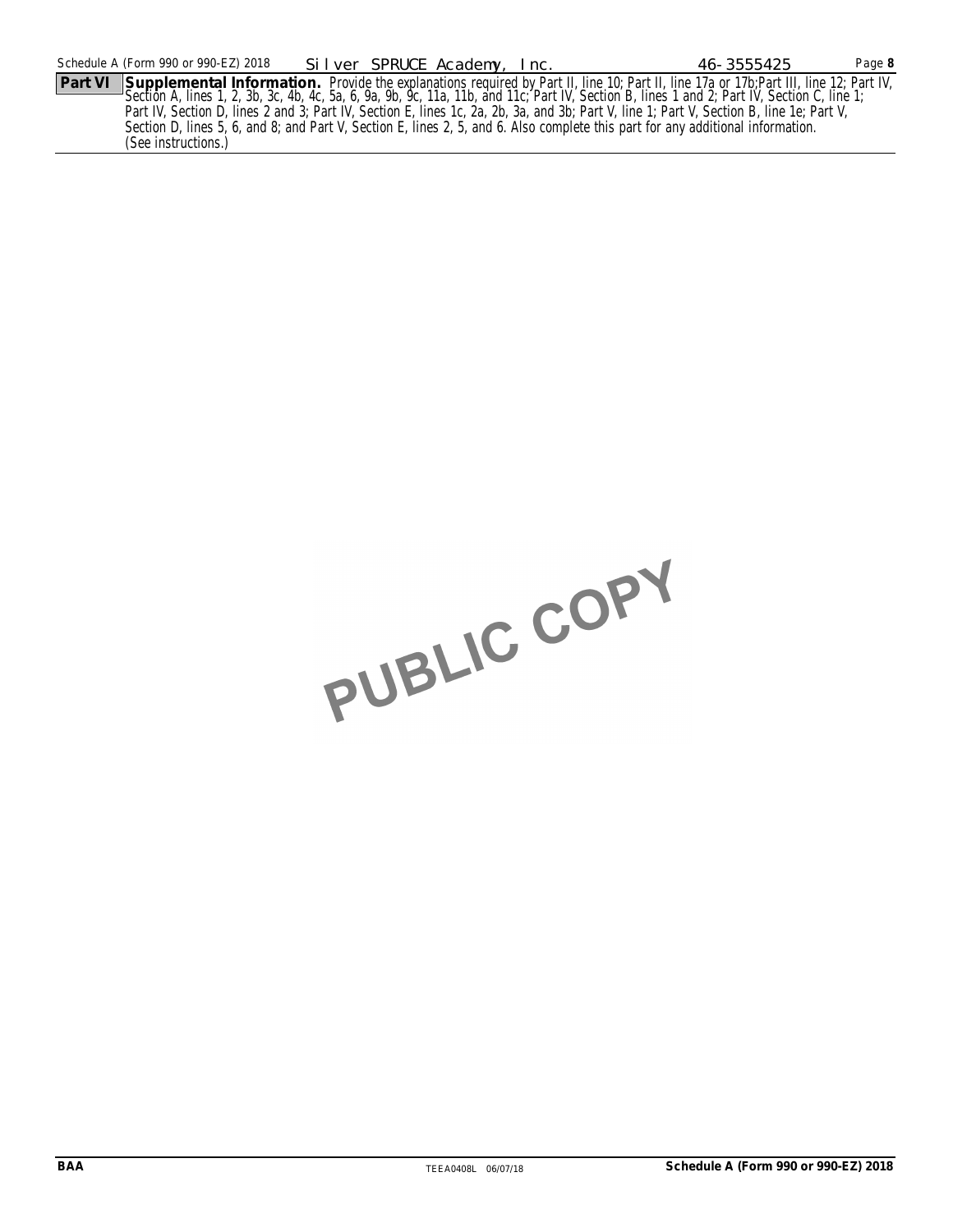|                                                        | <b>Schools</b>                                                                                                                                                                                                                      |                                | OMB No. 1545-0047 |                |                              |     |
|--------------------------------------------------------|-------------------------------------------------------------------------------------------------------------------------------------------------------------------------------------------------------------------------------------|--------------------------------|-------------------|----------------|------------------------------|-----|
| <b>SCHEDULE E</b><br>(Form 990 or 990-EZ)              | G Complete if the organization answered 'Yes' on Form 990,<br>Part IV, line 13, or Form 990-EZ, Part VI, line 48.<br>G Attach to Form 990 or Form 990-EZ.                                                                           |                                |                   | 2018           |                              |     |
| Department of the Treasury<br>Internal Revenue Service | G Go to www.irs.gov/Form990 for the latest information.                                                                                                                                                                             |                                |                   |                | Open to Public<br>Inspection |     |
| Name of the organization                               | Silver SPRUCE Academy, Inc.                                                                                                                                                                                                         | Employer identification number |                   |                |                              |     |
|                                                        |                                                                                                                                                                                                                                     | 46-3555425                     |                   |                |                              |     |
| Part I                                                 |                                                                                                                                                                                                                                     |                                |                   |                | <b>YES</b>                   | NO. |
| 1                                                      | Does the organization have a racially nondiscriminatory policy toward students by statement in its charter, bylaws, other                                                                                                           |                                | $\mathbf{1}$      |                | X                            |     |
| $\mathbf{2}$                                           | Does the organization include a statement of its racially nondiscriminatory policy toward students in all its brochures,<br>catalogues, and other written communications with the public dealing with student admissions, programs, |                                |                   |                |                              |     |
|                                                        |                                                                                                                                                                                                                                     |                                | 2                 |                | X                            |     |
| 3                                                      | Has the organization publicized its racially nondiscriminatory policy through newspaper or broadcast media during the period of solicitation for students, or during the registration period if it has no solicitation program      |                                |                   |                |                              |     |
|                                                        |                                                                                                                                                                                                                                     |                                | 3                 |                | X                            |     |
|                                                        |                                                                                                                                                                                                                                     |                                |                   |                |                              |     |
|                                                        |                                                                                                                                                                                                                                     |                                |                   |                |                              |     |
|                                                        |                                                                                                                                                                                                                                     |                                |                   |                |                              |     |
|                                                        | ---------------------------<br>Does the organization maintain the following?                                                                                                                                                        |                                |                   |                |                              |     |
|                                                        | a Records indicating the racial composition of the student body, faculty, and administrative staff?                                                                                                                                 |                                |                   | 4 a            | X                            |     |
|                                                        | b Records documenting that scholarships and other financial assistance are awarded on a racially                                                                                                                                    |                                |                   | 4 b            | X                            |     |
|                                                        | c Copies of all catalogues, brochures, announcements, and other written communications to the public dealing with                                                                                                                   |                                |                   |                |                              |     |
|                                                        |                                                                                                                                                                                                                                     |                                |                   | 4 c            | X                            |     |
|                                                        | d Copies of all material used by the organization or on its behalf to solicit contributions2.                                                                                                                                       |                                |                   | 4 d            | Χ                            |     |
|                                                        | If you answered 'No' to any of the above, please explain. If you need more space, use Part II.                                                                                                                                      |                                |                   |                |                              |     |
|                                                        | ------------------------------                                                                                                                                                                                                      |                                |                   |                |                              |     |
|                                                        | ------------------                                                                                                                                                                                                                  |                                |                   |                |                              |     |
| 5                                                      | Does the organization discriminate by race in any way with respect to:                                                                                                                                                              |                                |                   |                |                              |     |
|                                                        | a Students' rights or privileges?                                                                                                                                                                                                   |                                |                   | 5 a            |                              | X   |
|                                                        |                                                                                                                                                                                                                                     |                                |                   | 5 b            |                              | X   |
|                                                        |                                                                                                                                                                                                                                     |                                |                   | 5 c            |                              | X   |
|                                                        |                                                                                                                                                                                                                                     |                                |                   | 5 d            |                              | X   |
|                                                        |                                                                                                                                                                                                                                     |                                |                   | 5 e            |                              | X   |
|                                                        |                                                                                                                                                                                                                                     |                                |                   | 5 f            |                              | X   |
|                                                        |                                                                                                                                                                                                                                     |                                |                   | 5g             |                              | X   |
|                                                        | If you answered 'Yes' to any of the above, please explain. If you need more space, use Part II.                                                                                                                                     |                                |                   | 5 <sub>h</sub> |                              | X   |
|                                                        |                                                                                                                                                                                                                                     |                                |                   |                |                              |     |
|                                                        |                                                                                                                                                                                                                                     |                                |                   |                |                              |     |
|                                                        |                                                                                                                                                                                                                                     |                                |                   |                |                              |     |
|                                                        |                                                                                                                                                                                                                                     |                                |                   |                |                              |     |
|                                                        | 6 a Does the organization receive any financial aid or assistance from a governmental agency?                                                                                                                                       |                                |                   | 6 a<br>6 b     | X                            | X   |
|                                                        | If you answered 'Yes' on either line 6a or line 6b, explain on Part II.                                                                                                                                                             |                                |                   |                |                              |     |
| $\mathbf{7}$                                           | Does the organization certify that it has complied with the applicable requirements of sections<br>4.01 through 4.05 of Rev. Proc. 75-50, 1975-2 C.B. 587, covering racial nondiscrimination? If                                    |                                |                   |                |                              |     |
|                                                        |                                                                                                                                                                                                                                     |                                | 7                 |                | X                            |     |

**BAA For Paperwork Reduction Act Notice, see the Instructions for Form 990 or Form 990-EZ. Schedule E (Form 990 or 990-EZ) 2018** TEEA3401L 06/07/18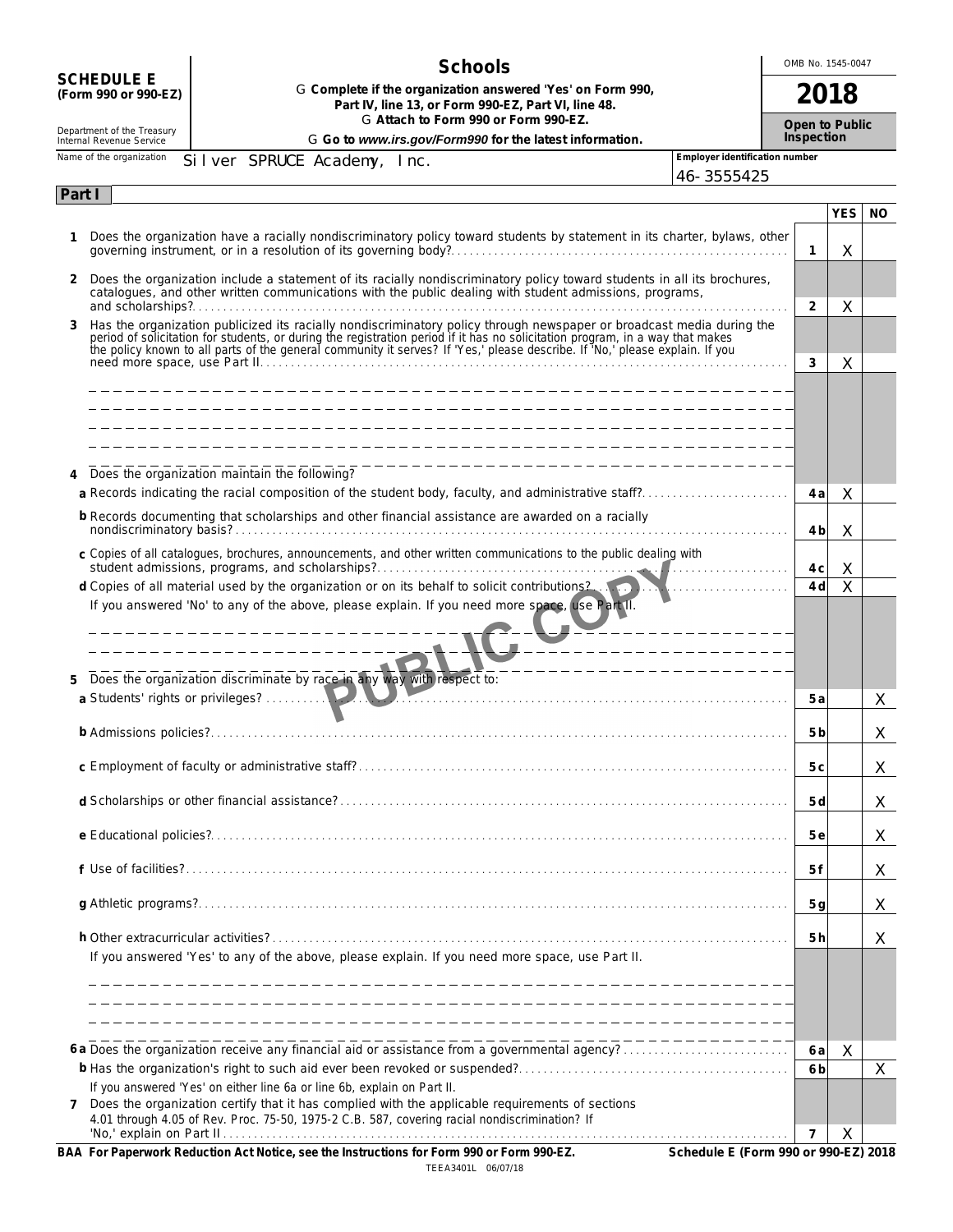**Part II Supplemental Information.** Provide the explanations required by Part I, lines 3, 4d, 5h, 6b, and 7, as applicable. Also provide any other additional information. See instructions.

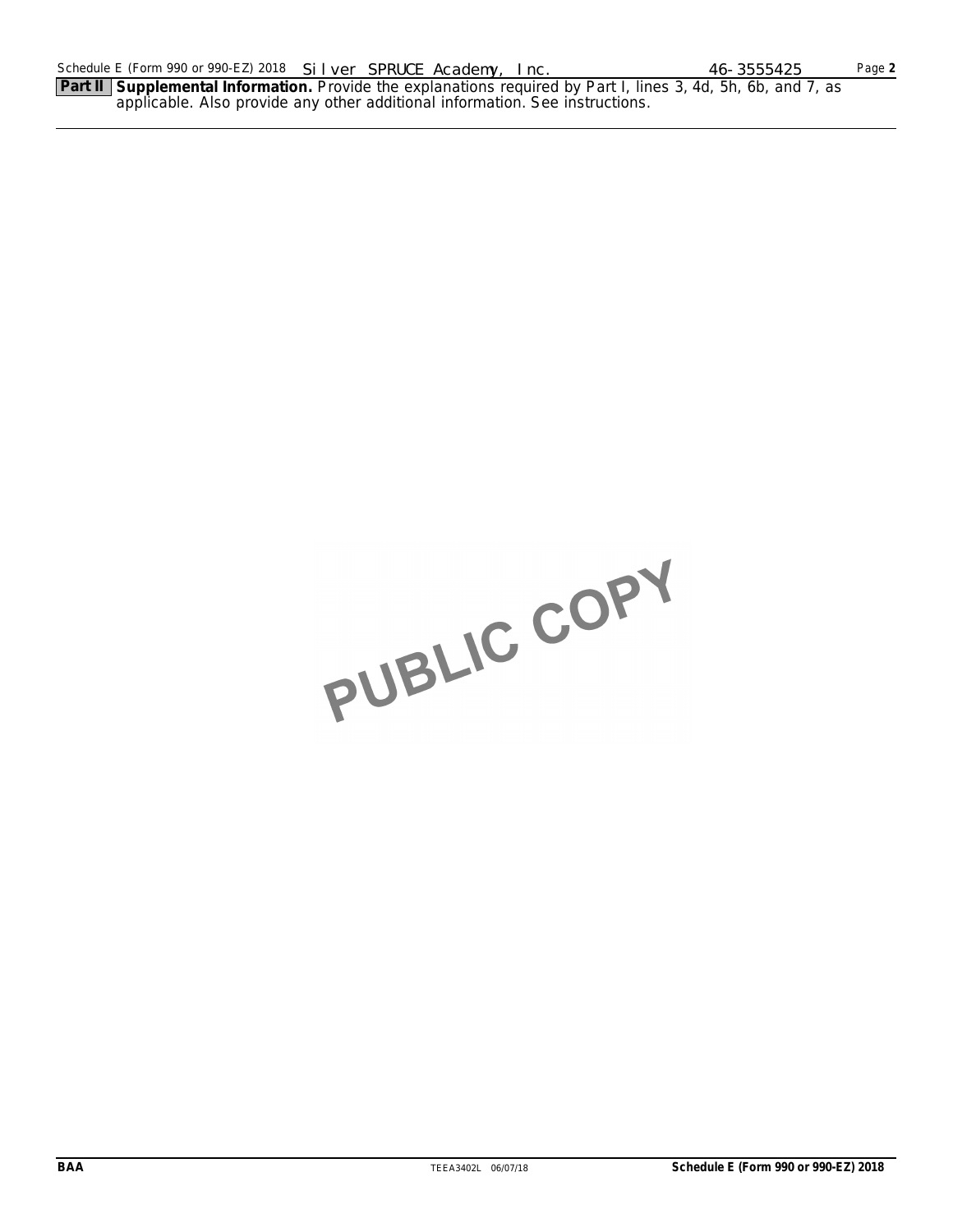# **OMB No. 1545-0047 Supplemental Information to Form 990 or 990-EZ** Allowship Mo. 1545-0047

**(Form 990 or 990-EZ) Complete to provide information for responses to specific questions on Form 990 or 990-EZ or to provide any additional information. 2018** G **Attach to Form 990 or 990-EZ.**

Department of the Treasury **Canadian Construct Construct Construct Construct Construct Construct Construct Const<br>Internal Revenue Service <b>Inspection** 

# Silver SPRUCE Academy, Inc. 46-3555425

Name of the organization **Employer identification number Employer identification number Employer identification number** 

# **Form 990-EZ, Part I, Line 5c Net Gain (Loss) from Noninventory Sales**

### Other Assets

| Description:<br>Date Acquired:<br>How Acquired:<br>Date Sold:<br>To Whom Sold:<br>Gross Sales Price:<br>Cost or Other Basis:<br>Basis Method:<br>Depreciation: | 7/17/2015<br>Purchase<br>7/01/2018<br>Cost | Fence (Bayfield)<br>0.<br>3,000.<br>1,750.                       | Gain (Loss)                              | $-1, 250.$             |
|----------------------------------------------------------------------------------------------------------------------------------------------------------------|--------------------------------------------|------------------------------------------------------------------|------------------------------------------|------------------------|
| Description:<br>Date Acquired:<br>How Acquired:<br>Date Sold:<br>To Whom Sold:                                                                                 | 6/30/2016<br>Purchase<br>7/01/2018         | Improvements (Bayfield)                                          |                                          |                        |
| Gross Sales Price:<br>Cost or Other Basis:<br>Basis Method:<br>Depreciation:                                                                                   | Cost                                       | 0.<br>4, 230.<br>1,692.<br>C                                     | Gain (Loss)                              | $-2,538.$              |
|                                                                                                                                                                |                                            | Total<br>Net Gain (Loss) From Noninventory Sales $\overline{\$}$ | Gain (Loss) Other Assets $\overline{\$}$ | $-3,788.$<br>$-3,788.$ |

## **Form 990-EZ, Part I, Line 16 Other Expenses**

|          | $\mathfrak{L}$ | 426<br>2.420.<br>5, 227<br>671<br>183.<br>5, 439.<br>160.<br>143.<br>. 701.<br>7.896.<br>425<br>321.<br>648.<br>566.<br>-64.<br>122.<br>5, 869. |
|----------|----------------|-------------------------------------------------------------------------------------------------------------------------------------------------|
| Testing. |                | 180.<br>285.                                                                                                                                    |
| otal     |                | 746                                                                                                                                             |